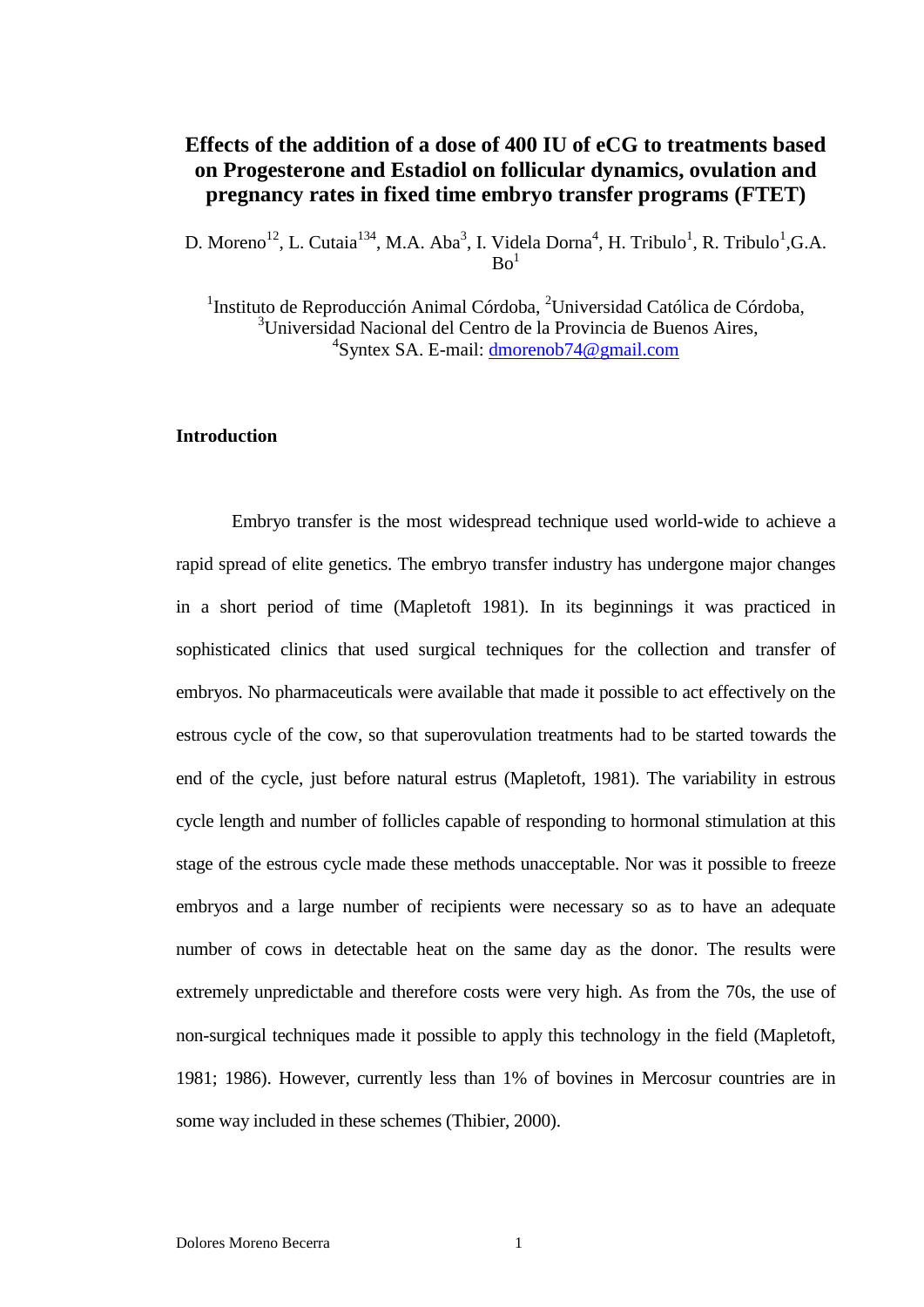One of the major problems in embryo transfer programs is management of the recipients (Bo et al., 2002c). These can be selected using a natural heat detection program or a hormonal induced heat program. Whichever method is used, it is important to have a precise heat detection system, since this is a key factor and one of the factors that most affects the maintenance cost of recipients from the moment they enter the program until they are pregnant (Bo et al., 2002c; Beal y Hinshaw, 2001). Therefore, recipient heat synchronization programs must be used to increase efficiency and decrease the number of visits by the embryo transfer technician teams (Bo et al., 1995b; Mapletoft et al., 2000).

# **Characteristics of Follicular Development during the Estrous Cycle in Cows**

The improvement of techniques to monitor hormone concentrations, hormone receptors and ultrasonography to assess dynamic ovarian morphological changes, have made it possible to achieve a greater understanding of follicular development in cows (Bo et al., 1995b). Studies using real time ultrasonography have convincingly documented that antral follicular growth in bovines takes place in waves (Knopf et al., 1989; Savio et al., 1988; Sirois y Fortune, 1988).

#### **Treatments with Progesterone and Estradiol**

Progesterones have been on the market for several years and are used in combinations with  $E_2$  and PGF to synchronize ovulation in FTAI programs (B6 et al., 2002). The use of estrogen and progesterone to control follicular development is based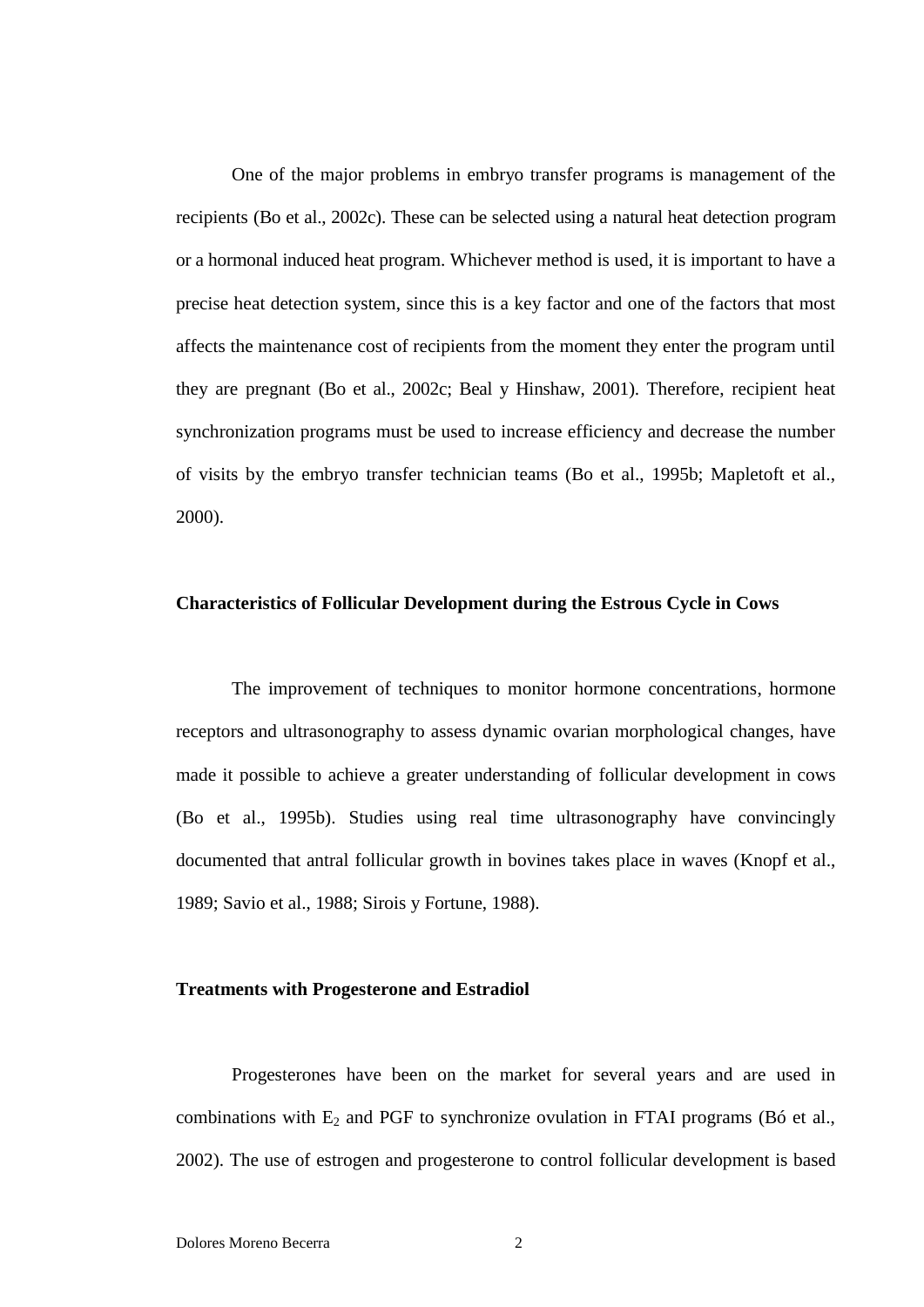on the potent effect of the combination of these steroids on gonadotrophins (Bó et al., 1995a). The most commonly used protocol, consists in administrating 2mg of intramuscular (im) EB at the time of insertion of an intravaginal device with  $P_4$  (Day 0), to synchronize follicular development (Bó et al., 1996b; Caccia y Bo, 1998). On Day 7 or 8 the intravaginal device is removed and PGF is administered to induce luteolysis and 24 h later 1mg of EB is given to synchronize ovulation. TAI is performed between 52 and 56 h after removal of the device since most animals ovulate at between 66 and 84 h (Cutaia et al., 2001).

Synchronization treatments of ovulation using  $P_4$  and EB devices have resulted in pregnancy rates of between 55-65% in TAI programs (Bó et al., 2002a; Mapletoft et al., 2000). Some studies have attempted to use the knowledge developed in TAI programs to synchronize ovulation of recipients and thus to avoid heat detection when using this biotechnology. In an experiment conducted in Argentina (Tribulo et al., 2000), we compared pregnancy rates in embryo recipients treated with a CIDR-B combined with 2 mg EB and 50 mg im  $P_4$  on Day 0, PGF at the time of device removal (Day 7), 1 mg EB on Day 8 and TET on Day 16, with cows treated with two doses of PGF every 14 d and transferred 7 d after estrous detection. There were no significant differences between the CIDR-B Group and PGF Group every 14 d, either in percentage of cows selected (59 and 60%, respectively) or in final pregnancy rate (pregnant / treated, 37 and 33%, respectively ). It was concluded that treatment with intravaginal devices with  $P_4$  combined with injectable EB +  $P_4$ , with the injection at the time of placement of the device, and EB 24 h after its removal, can be used to synchronize ovulation, eliminating the need for heat detection in embryo recipient groups. Results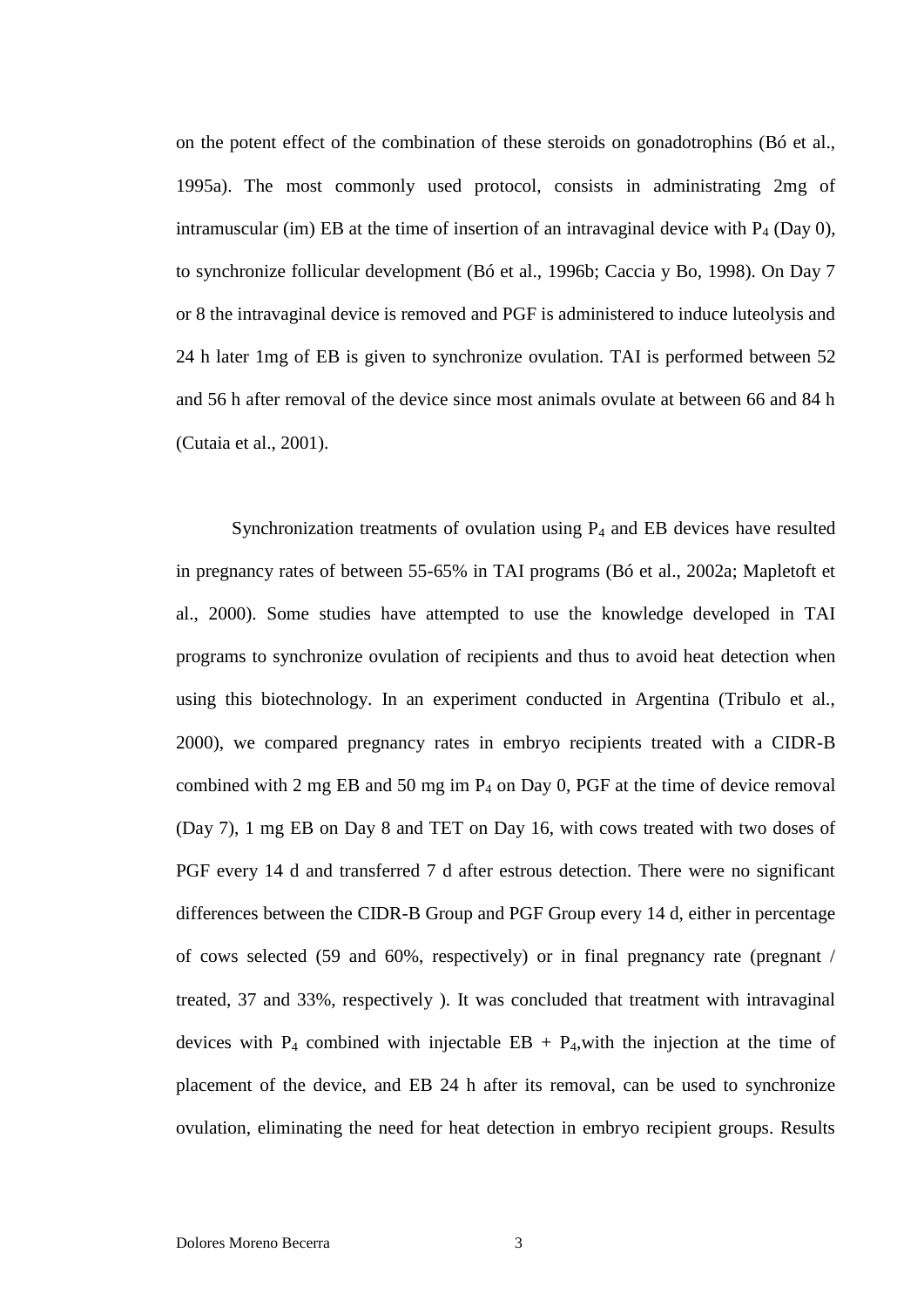from other experiments confirmed the above, using CIDR-B or DIV-B (1g of  $P_4$ , Syntex, Argentina) devices. Moreover comparing 7 and 8 d protocols no significant differences were found between groups in the proportion of cows selected to receive an embryo, or final pregnancy rates (CIDR-B for 7 d: 46.2% and 43.3% vs. CIDR-B for 8 d: 56.3% and 41.7%, respectively, Bó et al., 2000). However, in all these studies, the percentage of cows with a CL detected by rectal palpation at the time of transfer and subsequently transferred was quite low  $(<,60\%)$ , and final pregnancy rates (pregnant / treated) did not exceed 40%, which represents a high cost in treatments and unused recipients.

The low rate of recipients selected to receive an embryo in previous studies could be related to high circulating levels of  $P_4$  in recipients during synchronization treatment. The reason for this hypothesis is that in these experiments only cyclic animals (with functional CLs) were used and administration of PGF was at the time of device removal. Therefore, most of the cows would have high levels of  $P_4$  (from CL and from device) during treatment. High levels of  $P_4$  would have decreased the frequency of LH pulses and consequently follicular development (Stock and Fortune, 1993). It has been shown that the growth and persistence of a DF depends mainly on pulsatile LH secretion (Stock and Fortune, 1993). Therefore, if a follicle grows under low  $P_4$ conditions, ovulatory follicle size and the CL which is formed after ovulation could be larger than in cows with high  $P_4$  during treatment. Recently published papers have suggested ovulatory follicle size is related to the size of the resulting CL and subsequent pregnancy rates (Macmillan et al.2003; Vasconcelos et al., 2001). Furthermore, the size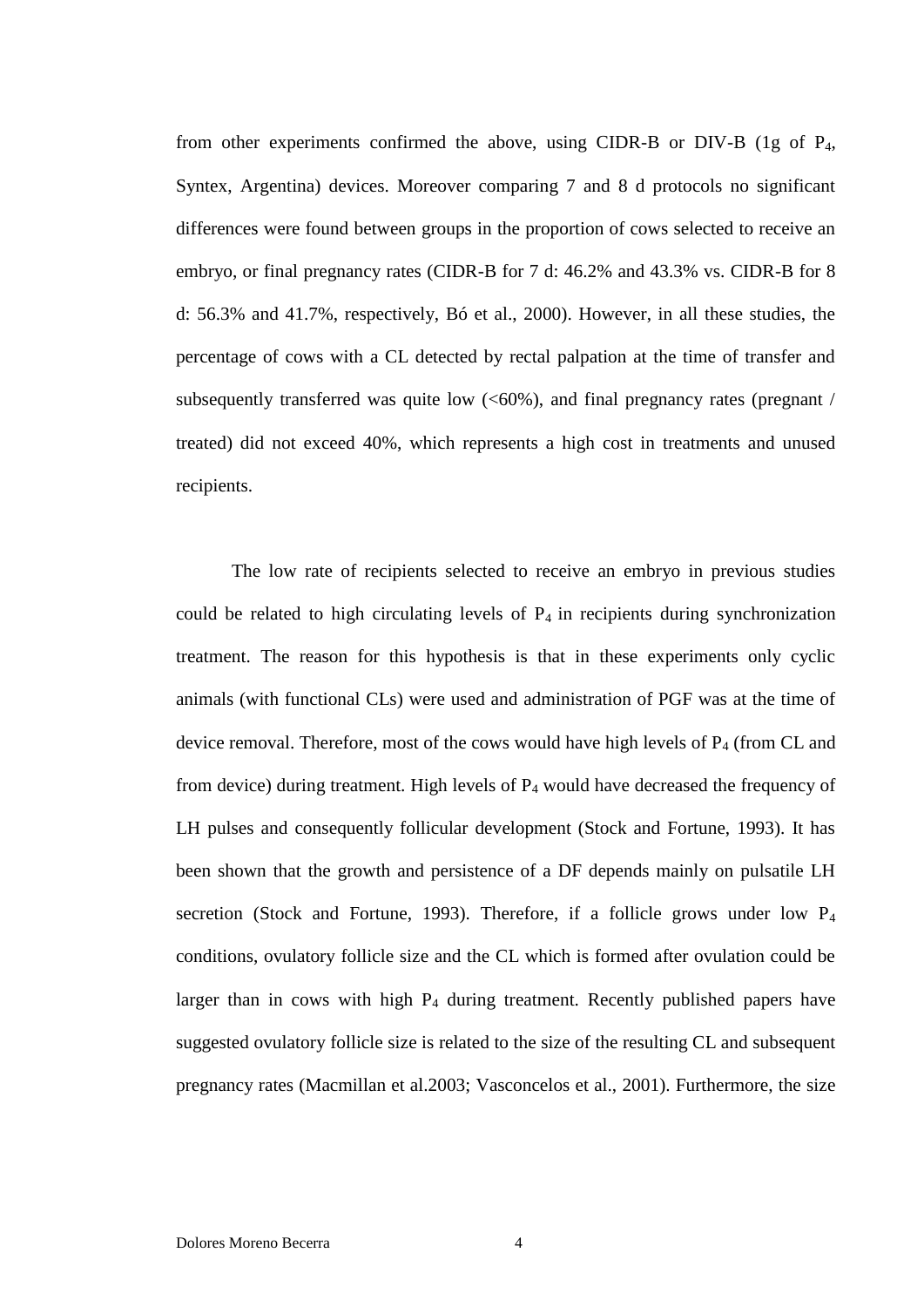of the DF at the time of treatment with EB may determine the success or failure of ovulation induction (Burke et al., 2001).

Another alternative to increase the size or the number of ovulatory follicles during synchronization treatment and consequently circulating levels of  $P_4$  at the time of embryo transfer, is the inclusion of an injection of equine chorionic gonadotropin (eCG). Fuentes and de la Fuente (1997) reported data from an experiment that used Holstein heifers divided into four groups. The first group consisted of heifers in which natural estrous was observed (Control Group). The second group received a single dose of PGF (PGF Group). The third group (PRID Group) was treated on Day 0 with a PRID (1.55 g of P4, Sanofi, Sanite Animale, France) and a capsule containing 10 mg of EB and PGF when the device was removed on Day 10. The heifers in the fourth group (PRID Group + eCG) were treated on Day 0 with a PRID together with 5 mg of 17 $\beta$ estradiol (17 $\beta$ -E) and 100 mg of P<sub>4</sub> im, and on Day 4 with 1000 IU im eCG and PGF on Day 6, and the devices were removed 12 hours later. In this experiment, heat was detected in all groups and heifers were transferred 7 d after detected heat. The number of recipients selected for transfer (transferred / treated) was higher  $(P = 0.0001)$  in PRID + eCG group heifers (90%) than in the other groups (50% in the control group, 45% in PGF Group and 49% in PRID Group). This also resulted in a greater  $(P = 0.008)$  Final pregnancy rate (pregnant / treated) in  $PRID + eCG$  Group (59%) than in the other groups (29%, 19% and 22%, respectively). These results were supported by another experiment in Brazil, where zebu cross-bred heifers were used that were treated with a CIDR-B for 7 d plus 800 IU of eCG on Day 5 and were transferred at fixed time (Baruselli et al., 2001 ). No decrease in pregnancy rates due to recipient superovulation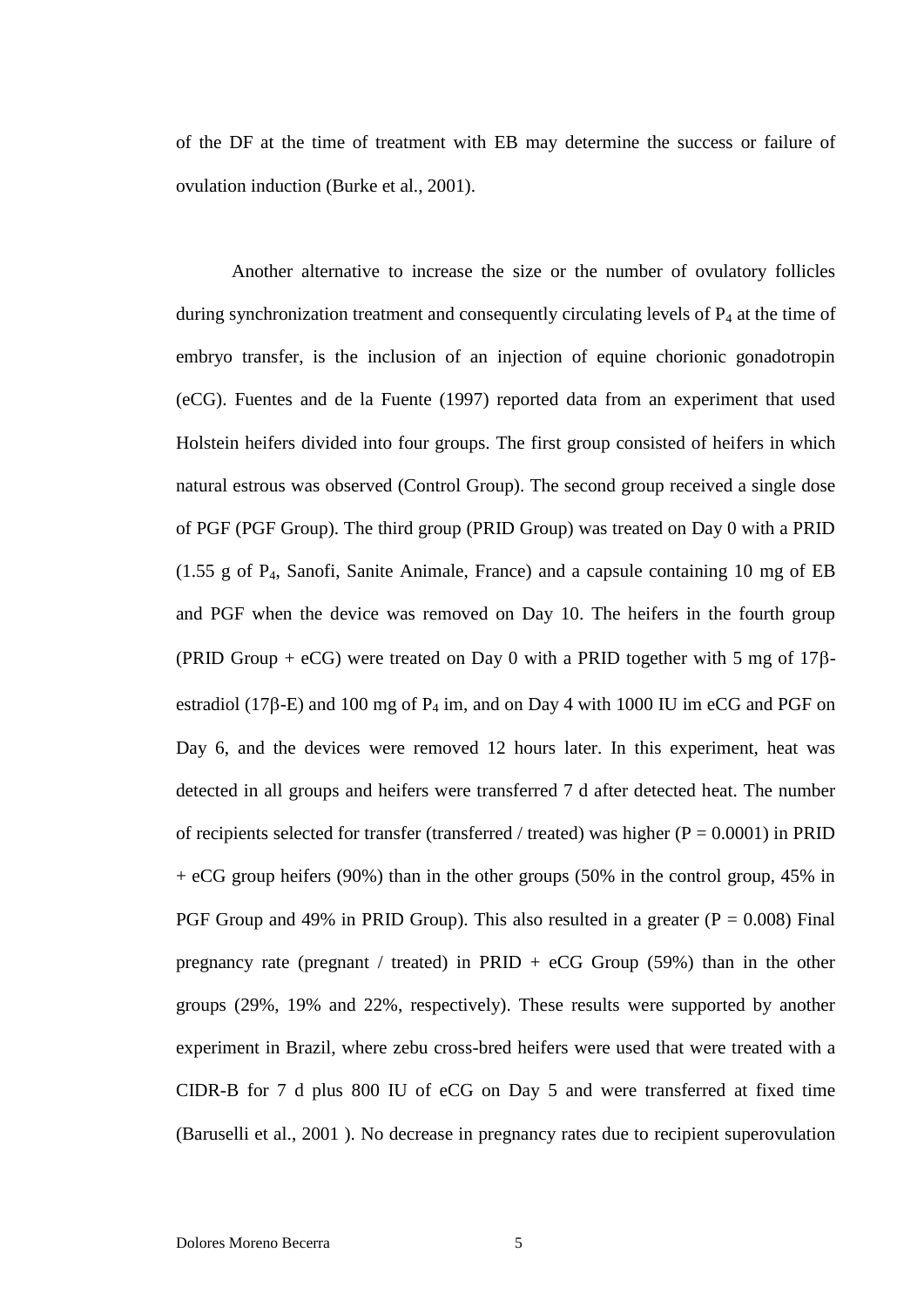was seen, but on the contrary, the addition of a dose of eCG on Day 5 increased the number of recipients with more than one ovulation, the proportion of recipients used and pregnancy rates, compared to recipients also treated with CIDR-B but without eCG (Baruselli et al., 2001). However, these studies used a very high dose of eCG (800 IU), which greatly increases the cost of treatment. Furthermore, there is also a recent paper (Nogueira et al., 2004) showing that an excessive increase in  $P_4$  can be adverse to the establishment of pregnancy.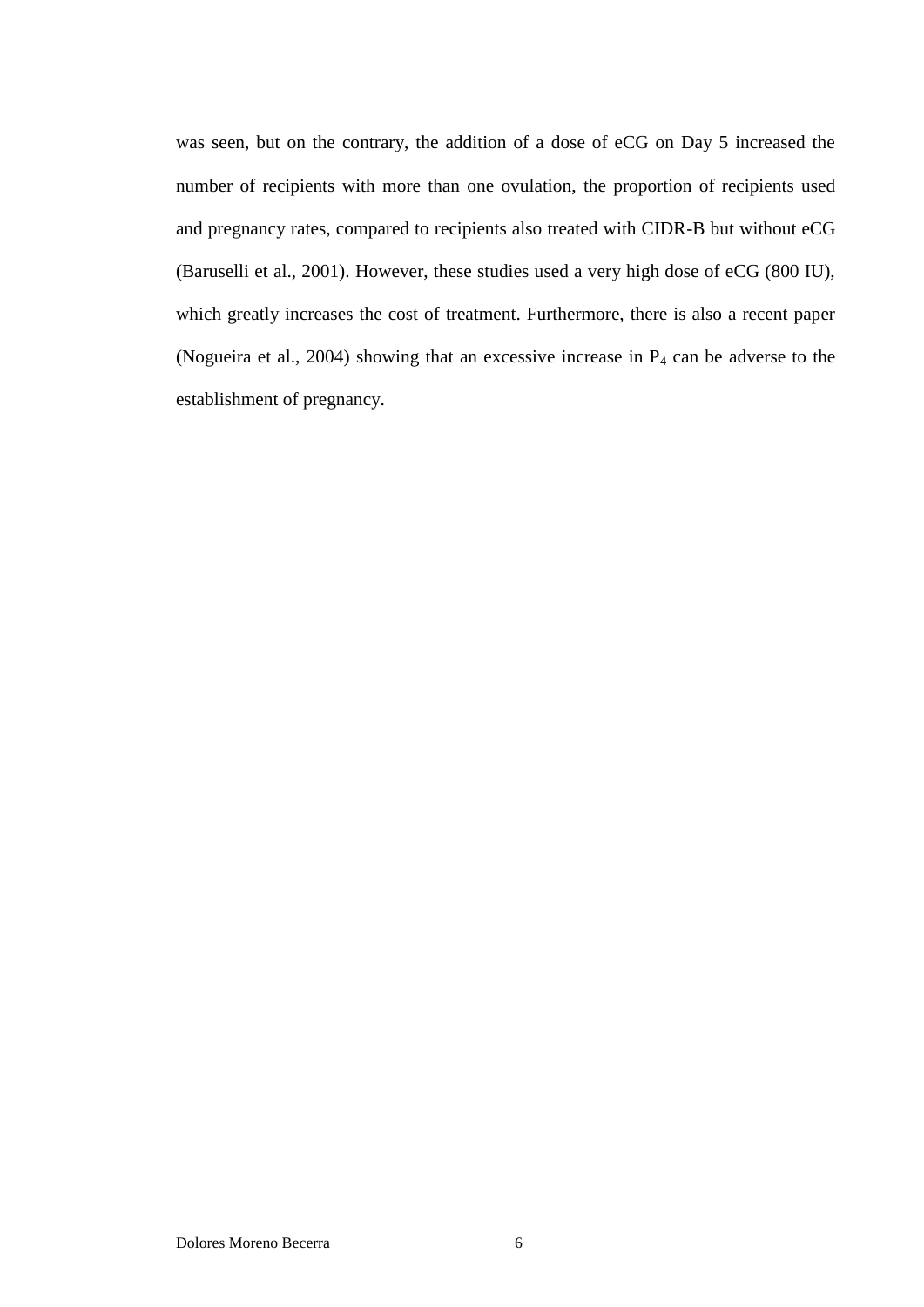# **Objective**

Evaluate the effect of the addition of a dose of 400 IU eCG to treatments based on P<sup>4</sup> and EB on follicular dynamics, ovulation and pregnancy rates in FTET programs.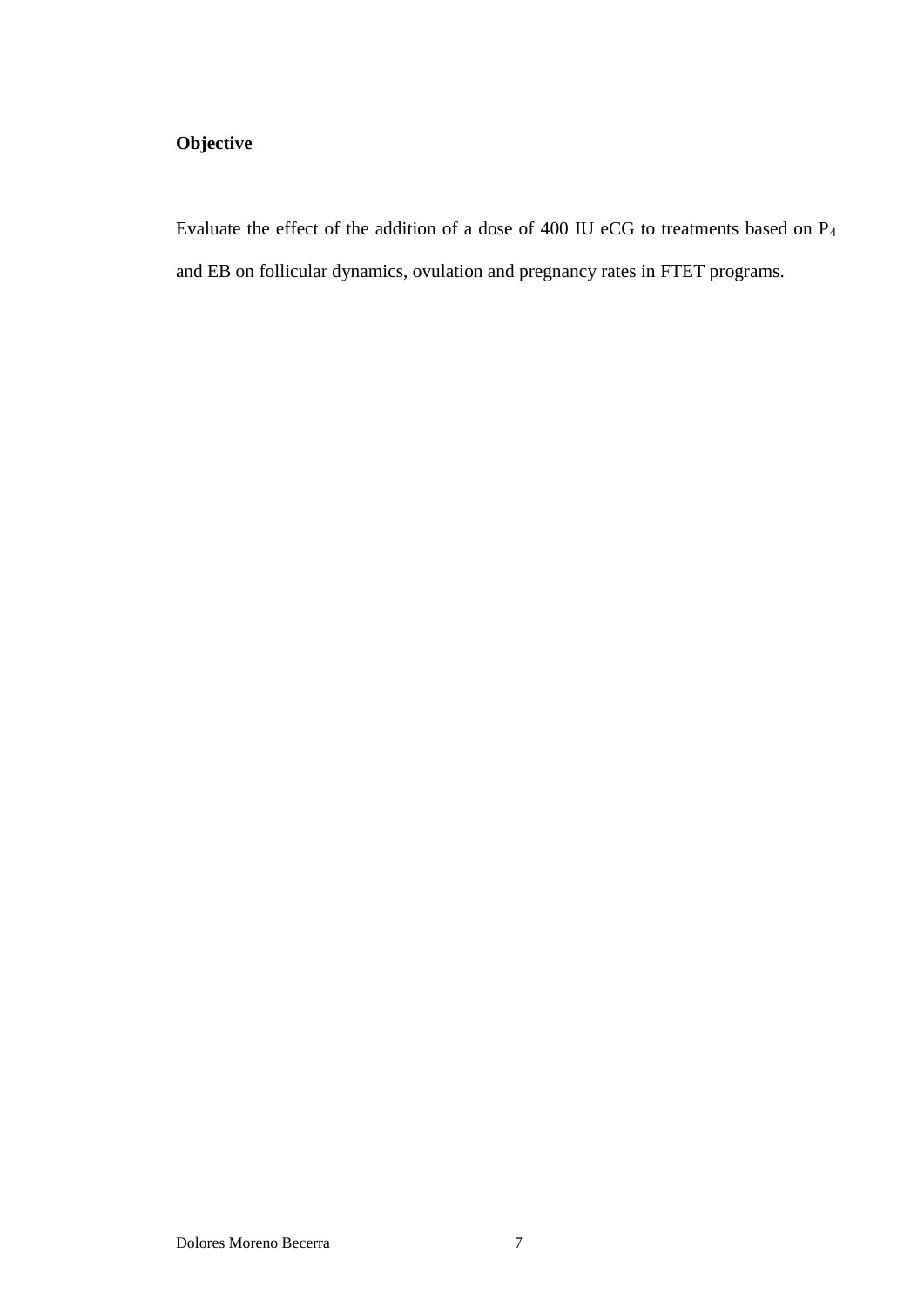**Materials and Methods.**

# **Experiment A**

We used 19 multiparous non-lactating beef cows, with a BCS of 2.5 to 3.5.On Day 0, all cows received an intravaginal DIB (1 g pf P4, Syntex, Argentina) device together with 2 mg EB im and 50 mg  $P_4$  im. On Day 4 the cows were divided into an eCG Group  $(n = 9)$  that received 400 IU of eCG im (Novormón, Syntex SA, Argentina) on Day 5 and a Control Group ( $n = 10$ ) that received an injection of 2 ml of im saline. Additionally, each group was subdivided to receive 500 micrograms of cloprostenol im on Day 4 or Day 5. In all groups DIB devices were removed on Day 8 and 1 mg of EB im was injected on Day 9.

### **Experiment B**

The experiment was performed in three replicates and a total of 312 multiparous cows were used (67, 109 and 136 animals in replicates 1, 2 and 3, respectively). The animals were non-lactating cycling cows of beef breeds (*Bos taurus* and *Bos taurus x Bos indicus*), with a BCS of 2.5 to 3.5. On Day 0, all cows received an intravaginal DIB device together with 2 mg EB im and 50 mg  $P_4$  im. On Day 5, all cows received 500 micrograms of cloprostenol im, and then were divided into two groups to receive either 400 IU of eCG (eCG Group; Novormón, Syntex SA, Argentina)) or an injection of 2 ml of saline im (Control Group ). In both groups DIV-B devices were removed on Day 8 and 1 mg of EB im was injected on Day 9. Heat detection was not performed and cows with a CL> 110.0 mm<sup>2</sup> on Day 16, received frozen embryos on Day 17 (Grade 1, n =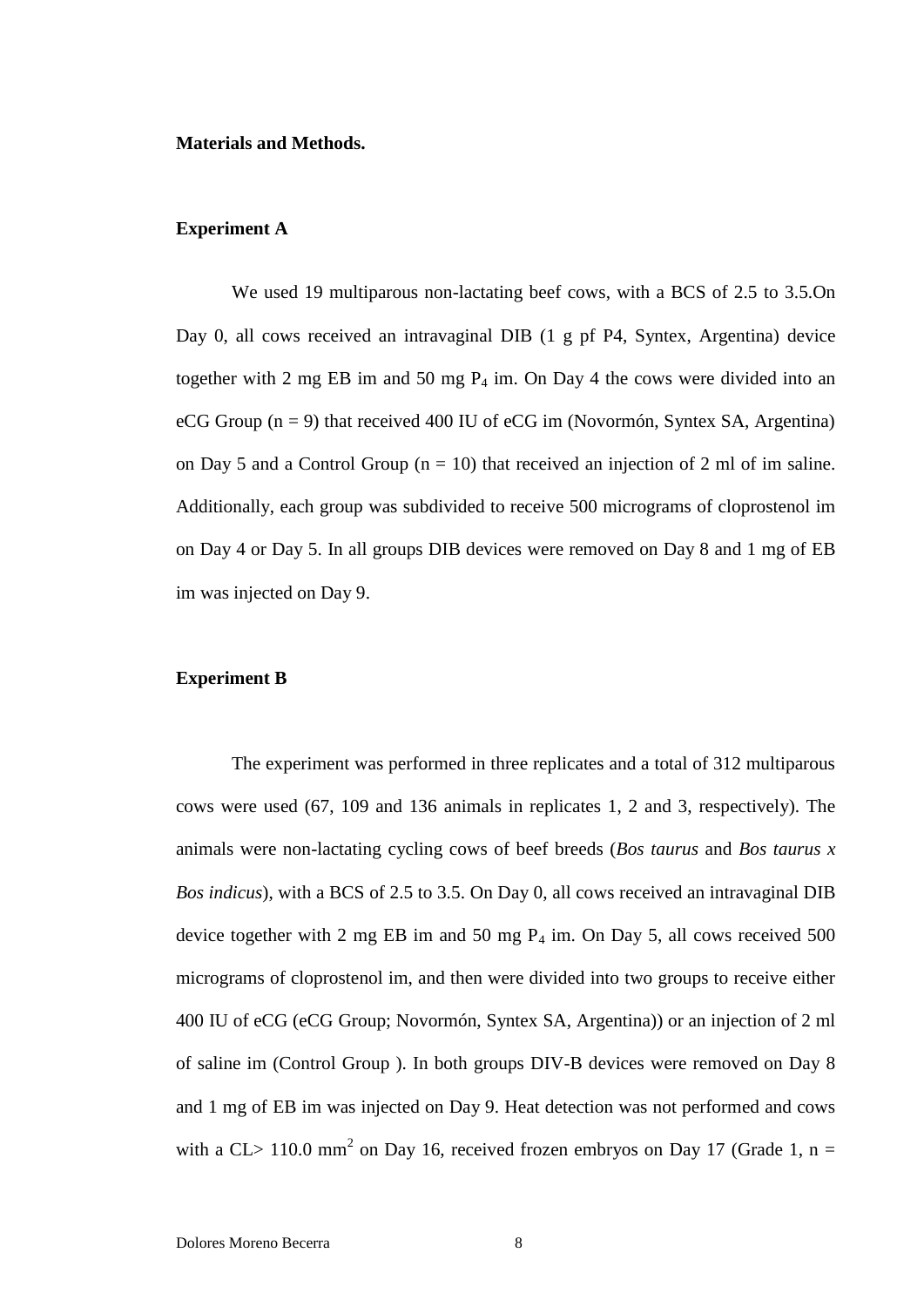206, Grade 2,  $n = 49$  and Grade 3,  $n = 4$  allocated equally to both groups). Embryos were from Fleckvieh-Simmental and red Angus cattle donors superovulated for this purpose and the transfers were performed using non-surgical techniques in the horn ipsilateral to the CL.

# *Ultrasonography*

All animals were examined daily by transrectal ultrasonography (Concept MCV with a 7.5 MHz transducer, Products Group International Inc, Boulder, CO, USA, Figure 1), first to detect ovulation and then from the insertion of the DIV-B to 4 d after the beginning of the new follicular wave. All follicles>4 mm were identified, measured and diagrammed with respect to location in the ovary to assess changes in each of them individually (Knopf et al., 1989). The data evaluated were: diameter of the DF and main subordinate follicles, number of follicles>4 mm present in the ovaries and the day of emergence of the new follicular wave (Ginther et al., 1989a, 1989b)).

The largest follicle present at start of the experiment was defined as the DF of wave 1. Subordinate follicles were defined as the group of follicles originating from the same follicular wave as the DF (Ginther, 1989a). The emergence of a post-treatment follicular wave (wave 2) was defined as the first day that the DF of the new wave was detected retrospectively with 4-5 mm in diameter (Ginther et al., 1989b; Knopf et al., 1989). The time of ovulation was defined by the disappearance of the ovulatory wave DF (Knopft et al., 1989).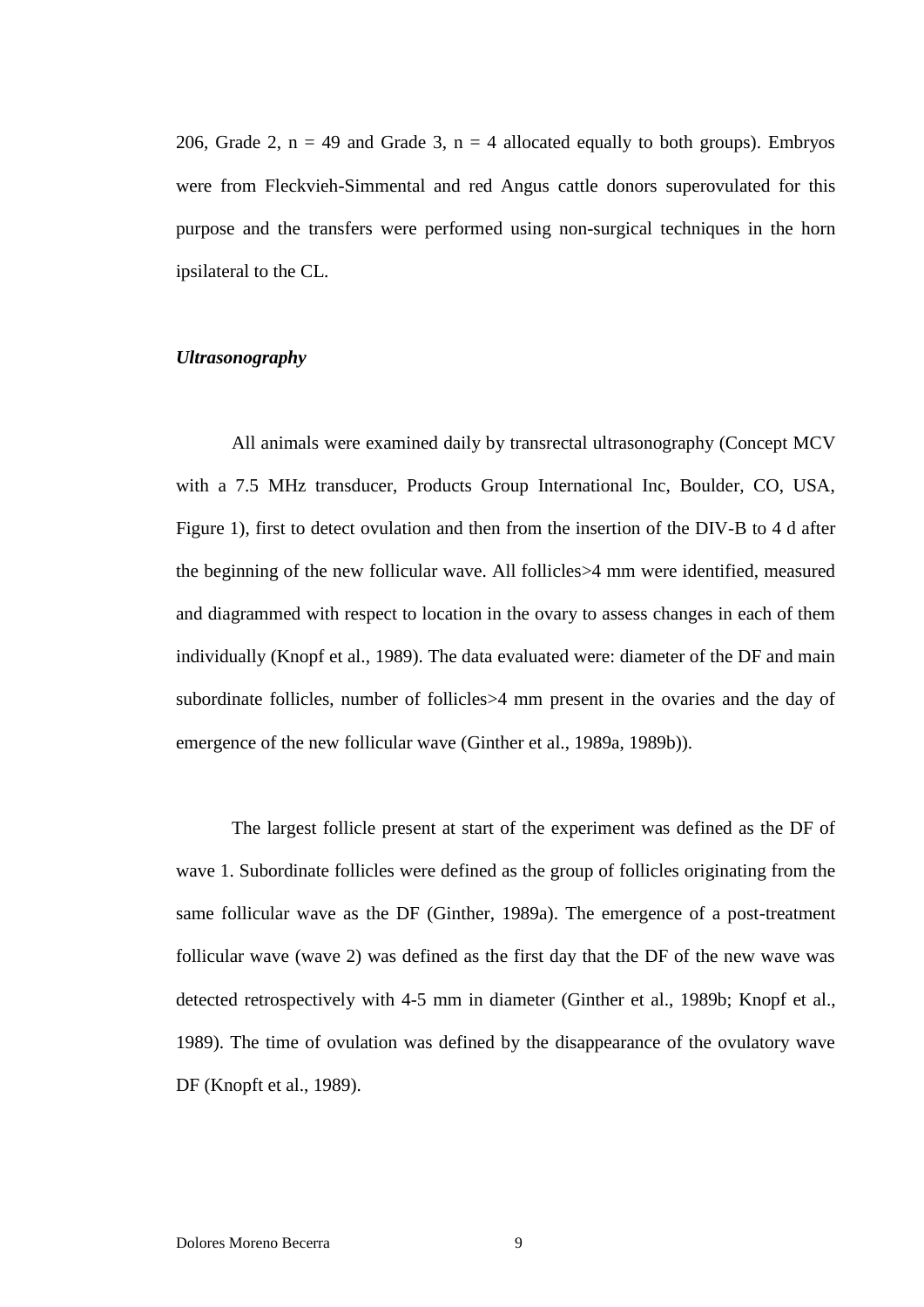

Figure 1. Ultrasound used to monitor follicular and luteal dynamics and pregnancy diagnosis in the experiments of this thesis.

Furthermore ultrasonography was performed every 6 h from Day 8, to determine the time of ovulation. On Day 16, ultrasound was performed in all cows to determine CL area (Figure 2), which was calculated according to the formula  $\frac{1}{2}$  height  $* \frac{1}{2}$  width  $*$  $\pi$  (Kastelic et al., 1990).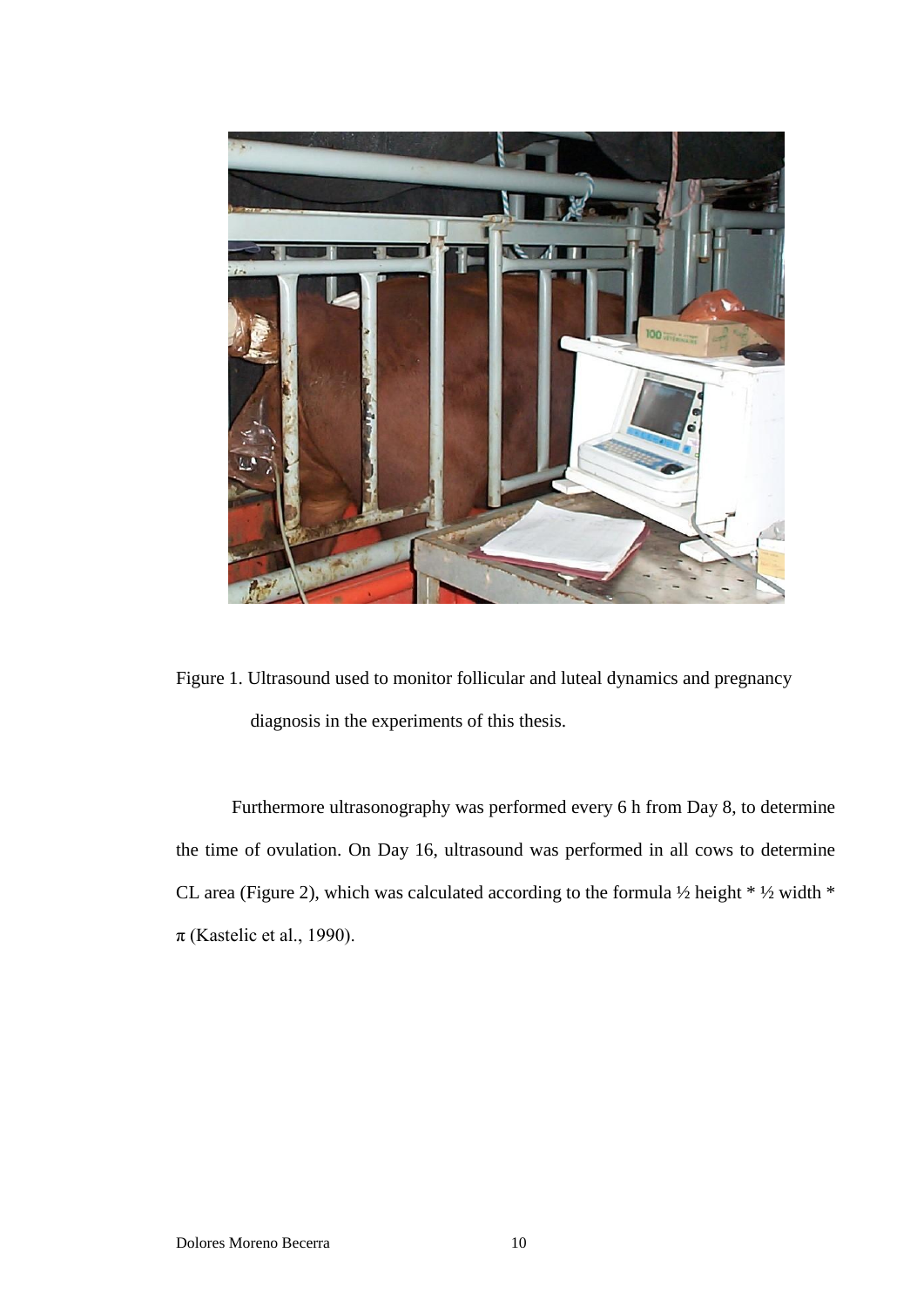

Figure 2. Ultrasonography of an ovary of an embryo recipient on Day 17 (TET Day), with a CL of  $410 \text{ mm}^2$ .

All animals were examined by transrectal ultrasonography the day before embryo transfer (Day 16) in order to determine CL area and 23 days after transfer to determine pregnancy rate.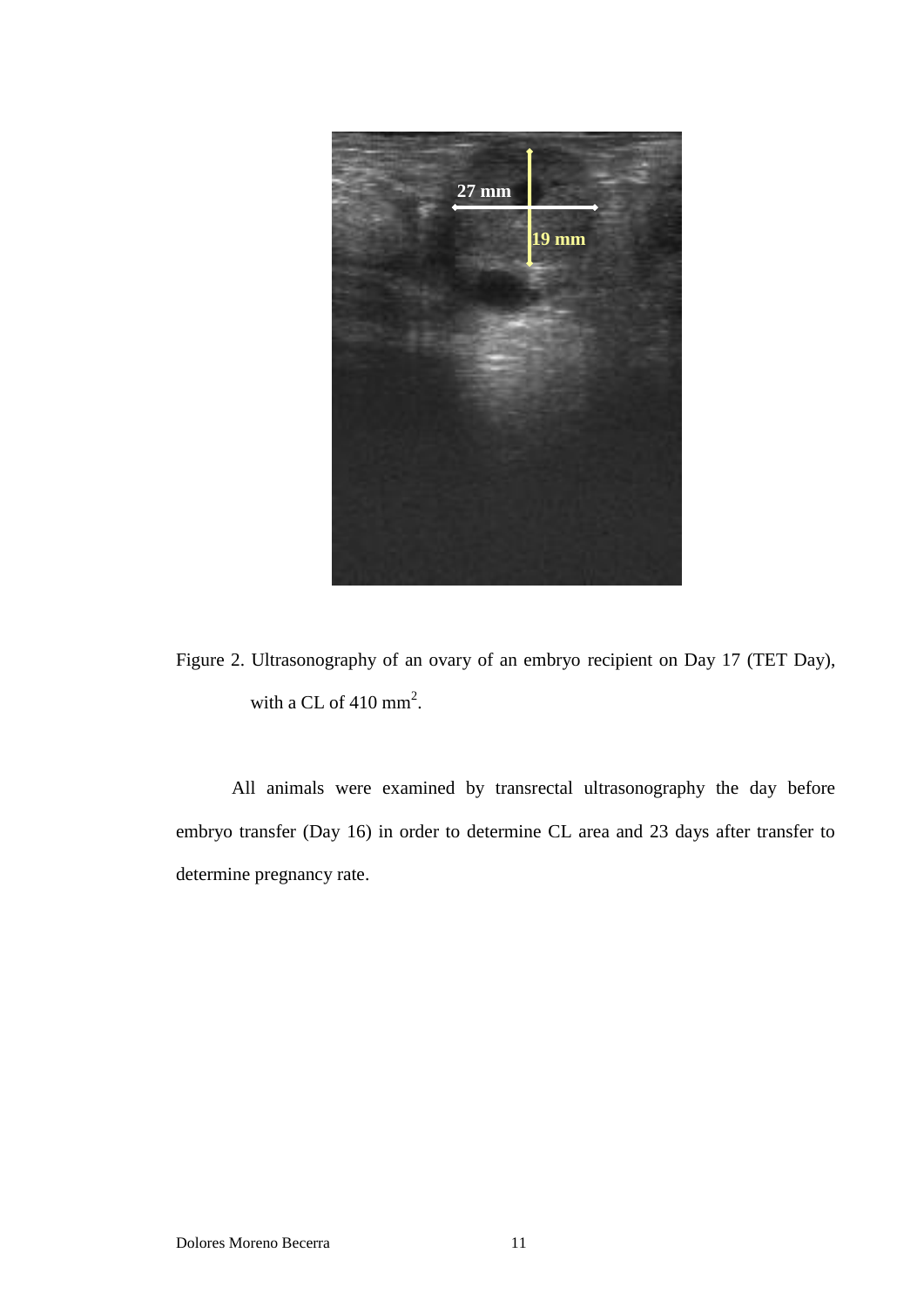

Figure 3. Ultrasonography of a recipient 23 days after TET, with a 13 mm length fetus, of approximately 30 days of age, using a lineal transducer ultrasonograph.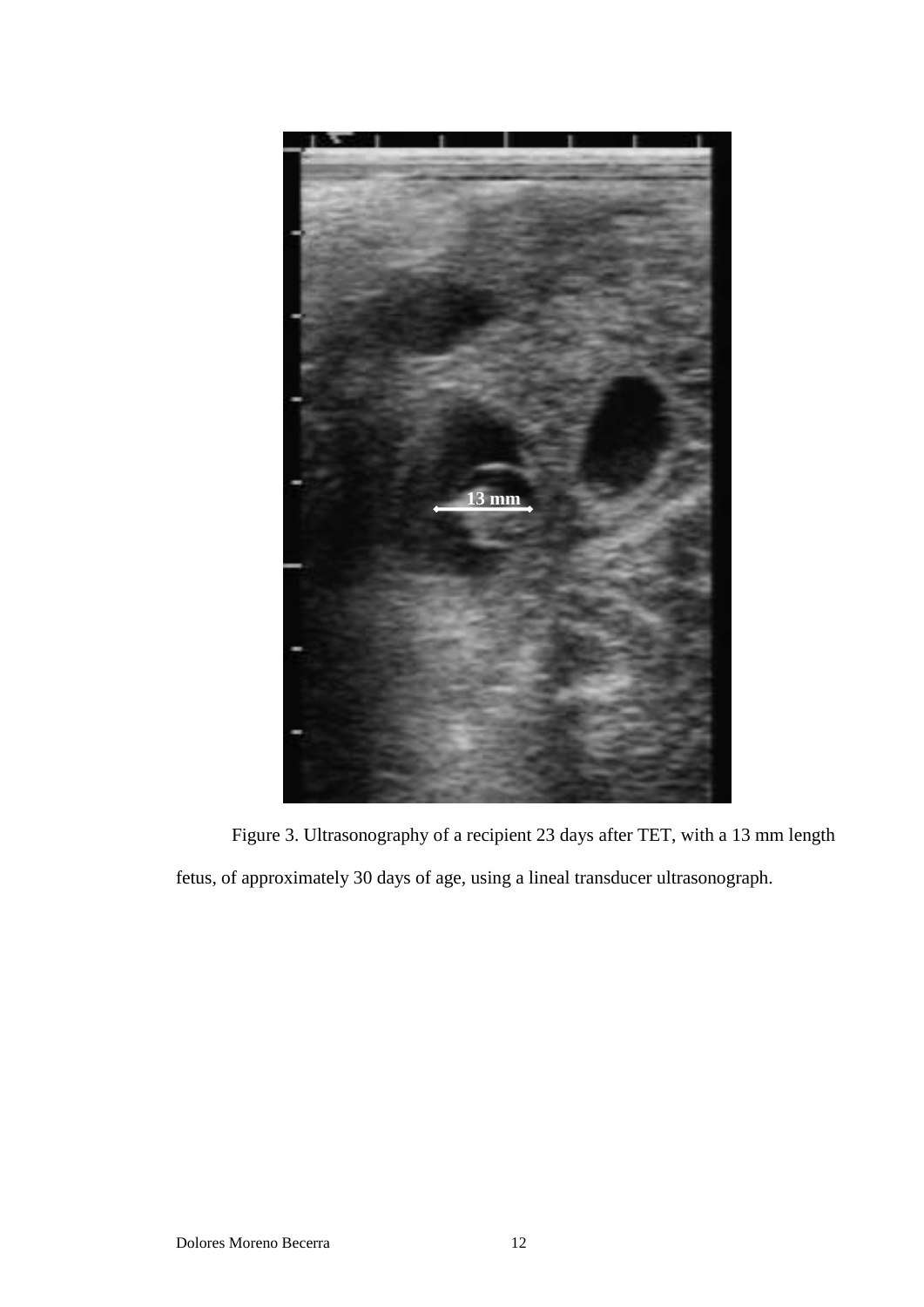#### *Sample Taking and Hormone Analysis*

Serial samples of jugular vein blood were taken from all animals. The samples were collected in heparinized tubes and immediately after collection were centrifuged and the plasma frozen at -20 ° C.

For P<sup>4</sup> analysis an enzyme immunoassay (EIA) previously validated for use in bovine plasma (Aba et al., 2001) was used. Briefly, the "coating" of the plates was performed with progesterone 3 (o-carboxy-methyl) oxine: conjugated BSA and they were blocked with bovine serum albumin. A monoclonal antibody was used as first antibody and as second antibody an anti-mouse antibody produced in goats and conjugated with peroxidase was used. Development was performed with o-Phenylendiamine Dihydrochloride (OPD). The sensitivity of the method was 0.02 ng / mL. Intra-assay variation coefficient was 13% at a concentration of 0.04 ng/mL and 12% at concentrations of up to 5.2 ng/mL. Interassay variation coefficient was 7 and 11% for low control (0.16 ng / mL) and for high control (2.6 ng / mL), respectively.

In Experiment A blood samples were obtained on the day of start of treatment (Day 0), on day of intravaginal device removal (Day 8), on Day 10, and the day before embryo transfer (Day 16).  $P_4$  plasma concentrations were determined by solid phase commercial RIA (DPC, Coat-A-Count Progesterone, Los Angeles, USA). All samples were tested in duplicate. Intra-assay variation coefficients were 9.6, 0.4 and 3.9% for values of 1.6, 5.1 and 25.2 ng/mL, respectively. The sensitivity of the method was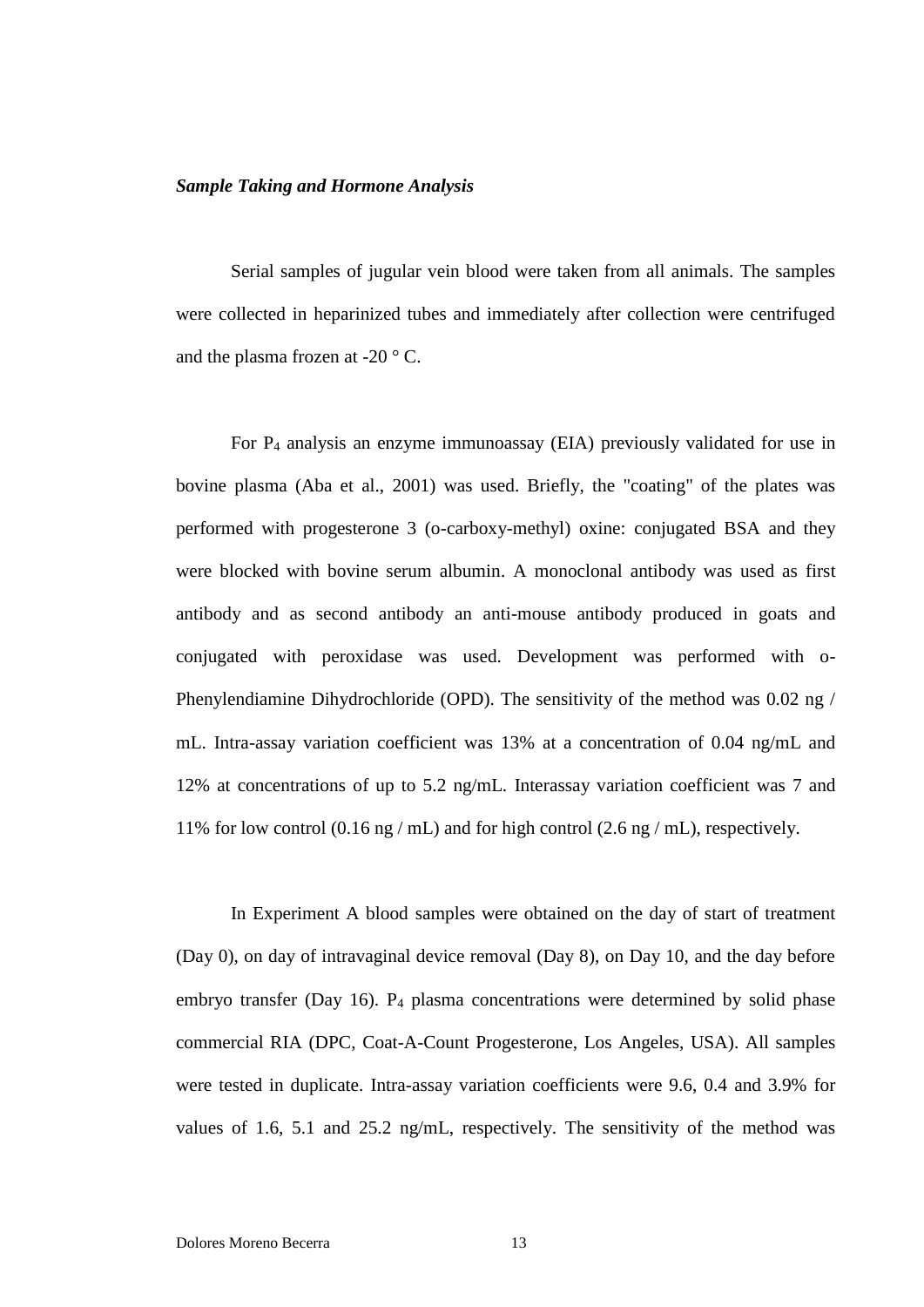estimated at 0.16 ng/mL.

In Experiment B blood samples were taken from Replicate 1 cows ( $n = 56$ ), one day before embryo transfer (Day 16) to measure  $P_4$  concentrations.

The samples were collected, processed and evaluated in the same manner as in Experiment A. Intra-assay variation coefficients in this study were 4.9, 1.7 and 3.6% for values of 1.5, 5.2 and 21.6 ng/mL, respectively. Interassay variation coefficients in this study were 6.7, 2.5 and 7.8% for values of 1.6, 5.2 and 21.9 ng/mL, respectively. The sensitivity of the method was estimated at 0.10 ng/mL.

#### *Statistical Analysis*

In Experiment A, the pattern of data for follicular growth and hormone levels were analyzed by ANOVA for repeated measurements using a split plot fitted model, and Bonferroni criteria were used for comparisons and post-tests, in situations in which time x treatment interactions were statistically significant. Infostat  $\mathcal D$  (Infostat, 1999) software was used.

In Experiment B individual quantitative measurement data were analyzed using Student's t test. Ovulation distribution (Experiment A) was compared between groups using Bartlett's test of homogeneity of variance.

In Experiment B the proportions of selected pregnant recipients were analyzed by logistic regression, taking into account factors such as replicate, *Bos taurus* vs. *Bos*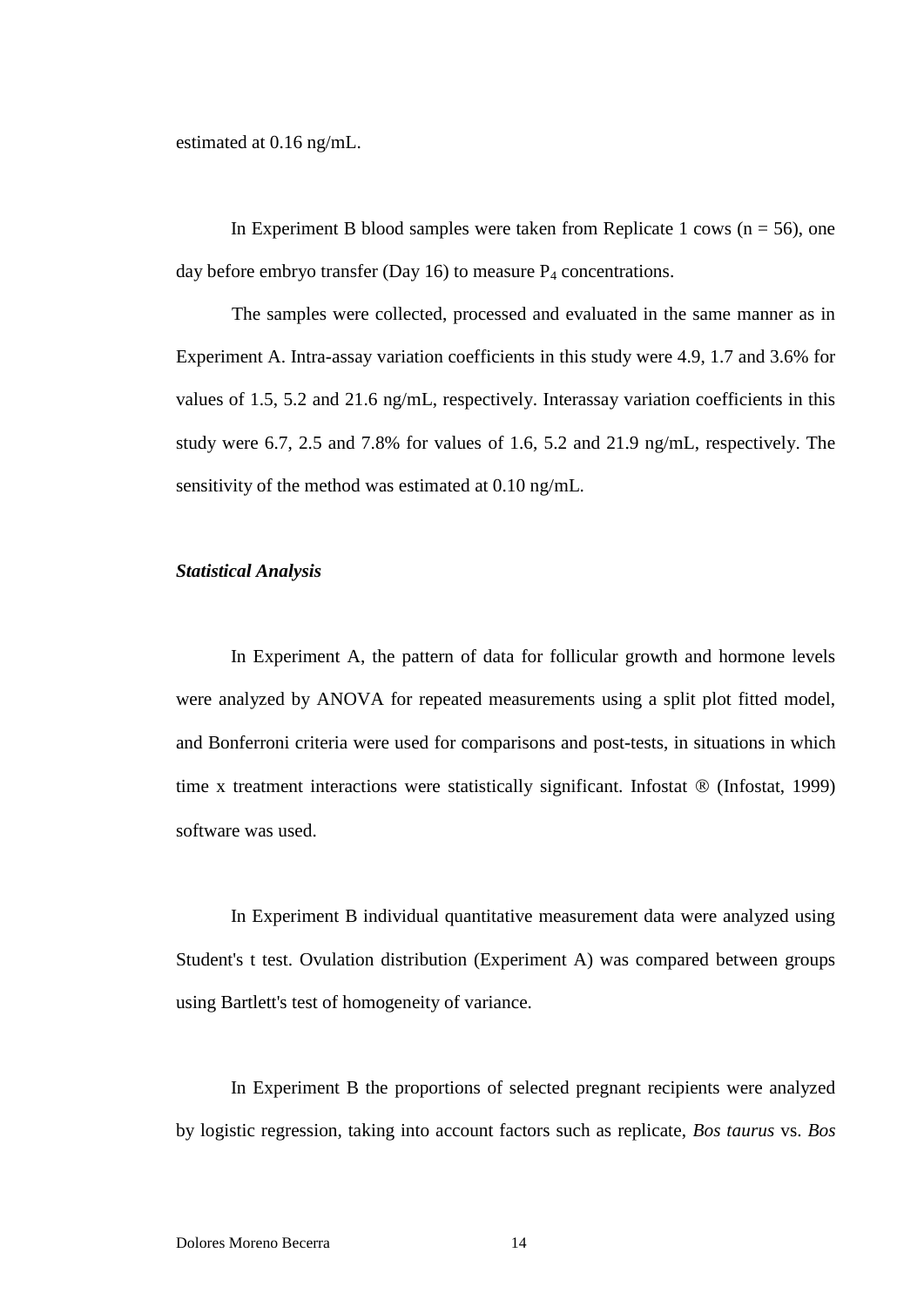*taurus x Bos indicus* recipients, treatment, fresh embryos vs. frozen embryos, and technician performing the transfer (Infostat, 1999).

# **Results**

# **Experiment A**

The results of individual comparisons in experiment A are summarized in Table 6. There were no significant difference in the day of emergence of the new follicular wave (P = .49). However, average DF diameter on Day 10 tended to be higher (P = 0.06) in cows treated with eCG than in Control Group cows.

With respect to the time of ovulation, there was a trend  $(P = 0.08,$  Table 6) to ovulate earlier in cows treated with eCG on Day 5 than in Control Group cows. Moreover, ovulation in eCG Group cows was less synchronous than in Control Group cows ( $P = 0.003$ , Graph 1).

CL area on Day 16 did not differ between groups ( $P = 0.15$ , Table 1). However, P4 plasma concentrations on Day 16 were higher in cows treated with eCG on Day 5 (P  $= 0.006$ , Table 6) than in those that did not receive eCG (Control Group).

Results of statistical analysis of follicular development pattern after treatment showed treatment x day interaction ( $P = 0.0001$ ), due to a higher average DF diameter on Day 10 in cows treated with eCG on Day 5 of treatment, than in Control group cows.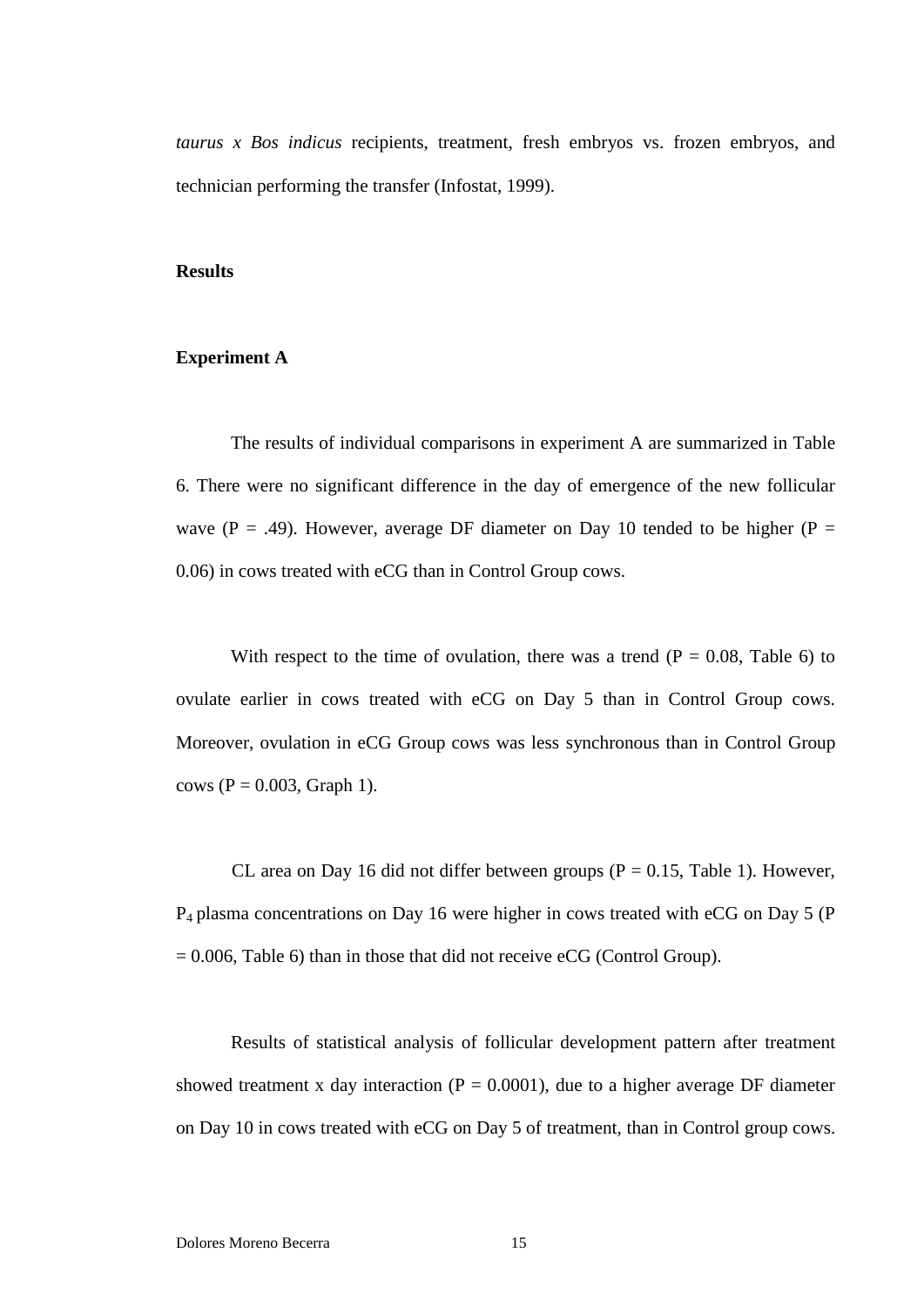There were no differences between groups in CL development pattern, or  $P_4$  levels (P> 0.5, Graph 2).

**Table 1**. Beginning of new follicular wave, DF diameter on Day 10, DIV-B device removal to ovulation interval, CL area and P<sup>4</sup> plasma concentration on Day 16, in embryo recipient cows treated with DIV-B devices with  $P_4$  for 8 days, P<sup>4</sup> + EB on Day 0, PGF on Day 5 and EB on Day 9. eCG Group cows also received a dose of 400 IU of eCG on Day 5 of treatment (Means $\pm$  SD).

|                                         | <b>Control Group</b><br>eCG Group |                  |                  |
|-----------------------------------------|-----------------------------------|------------------|------------------|
|                                         | $(n=10)$                          | $(n=9)$          | $\boldsymbol{P}$ |
| Beginning of new wave (d)               | $3.5 \pm 0.5$                     | $3.3 \pm 0.5$    | 0.49             |
| DF on Day $10 \, \text{(mm)}$           | $12.7 \pm 0.5$                    | $14.5 \pm 0.8$   | 0.06             |
| Interval DIV-B removal to ovulation (h) | $66.0 \pm 0.9$                    | $60.7 \pm 2.9$   | 0.08             |
| CL area on Day 16 $\text{(mm}^2)$       | $370.0 \pm 10.0$                  | $450.0 \pm 30.0$ | 0.15             |
| $P_4$ concentration on Day 16 (ng/mL)   | $4.7 \pm 0.5$                     | $6.7 \pm 0.3$    | 0.006            |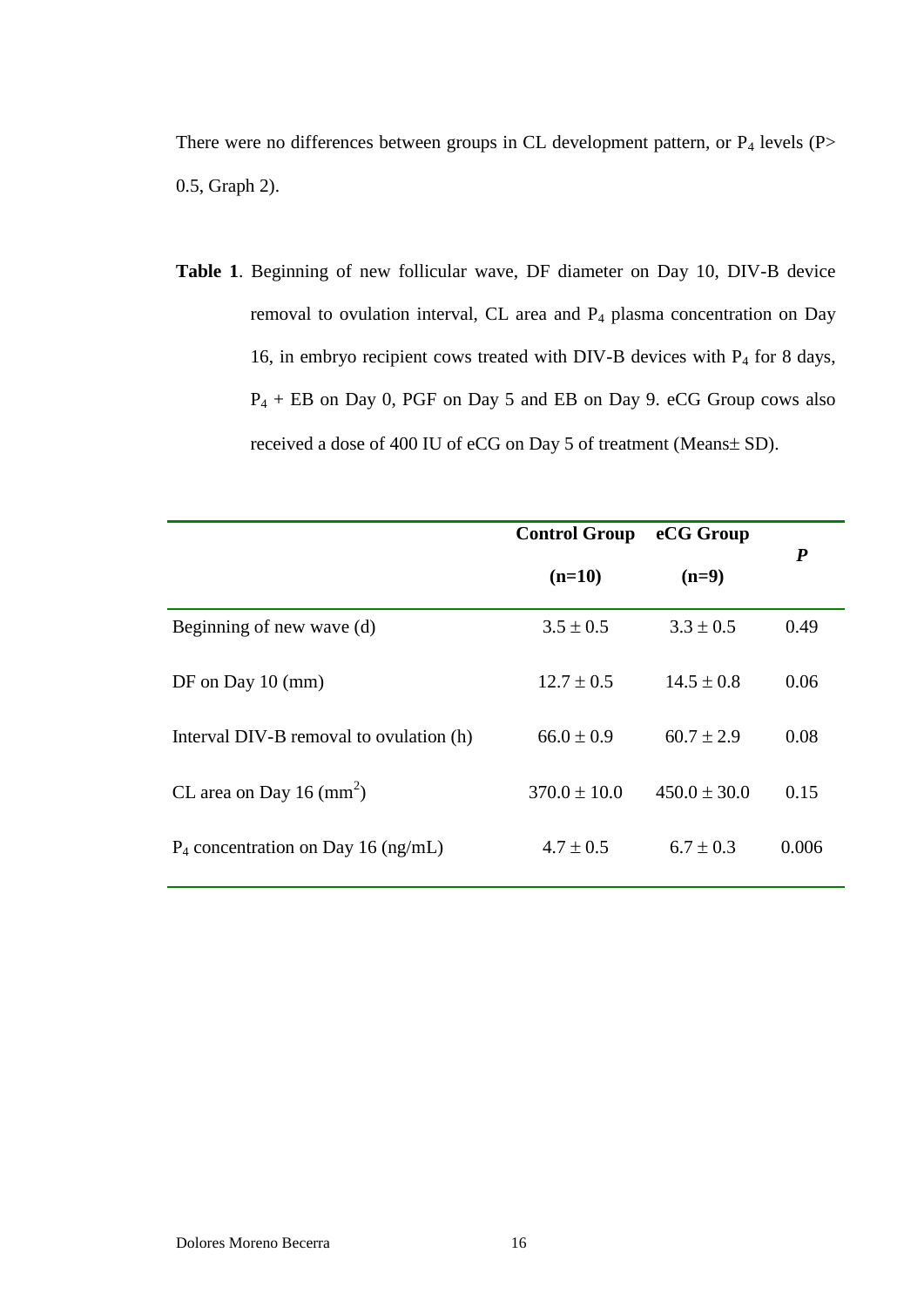

**Graph 1** Distribution of ovulation in embryo recipient cows treated with DIV-B devices with  $P_4$  for 8 days,  $EB + P_4$  on Day 0, PGF on Day 5 and EB on Day 9. Cows in the eCG Group also received a dose of 400 IU of eCG on Day 5 of treatment.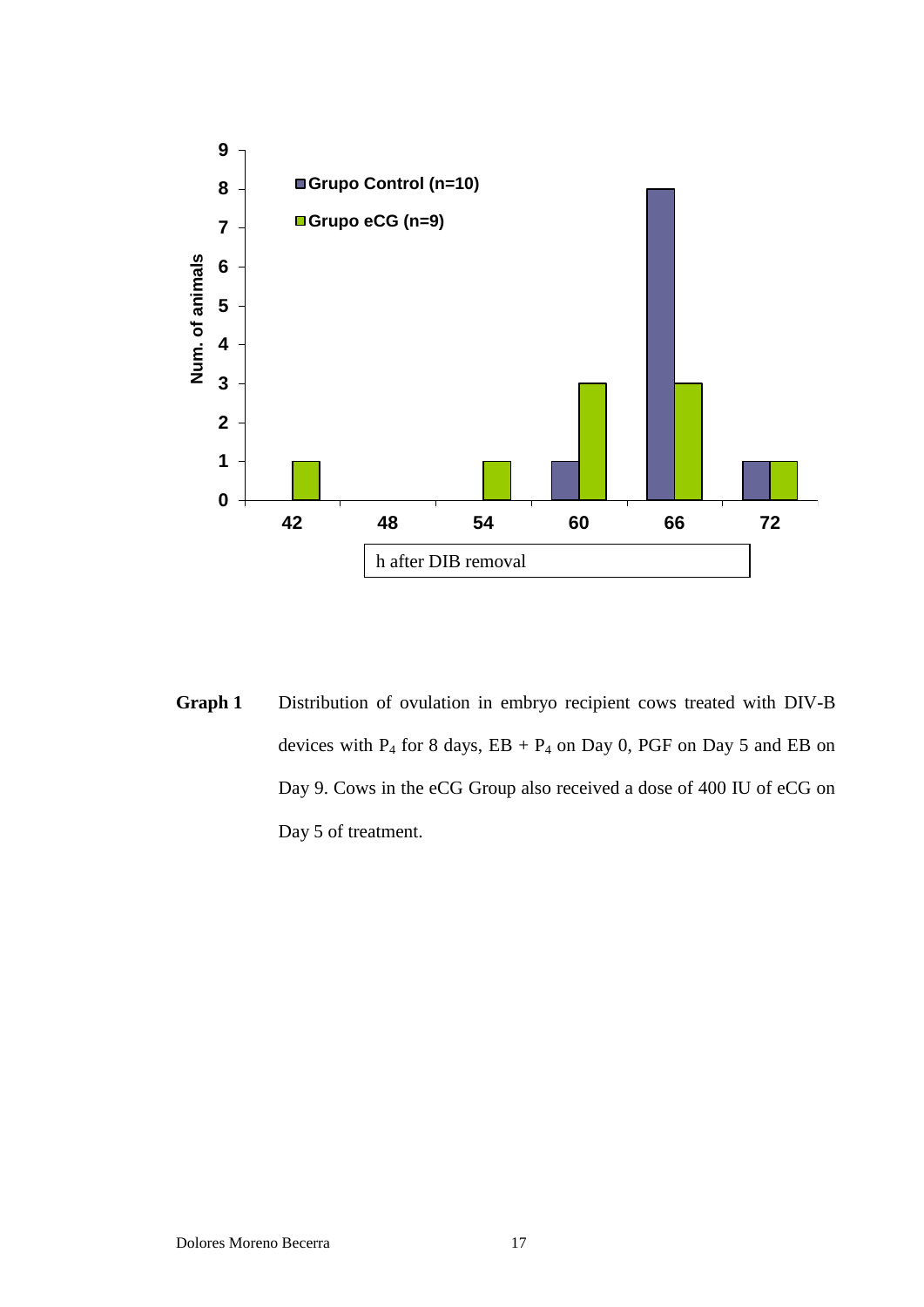

**Graph 2** CL area,  $P_4$  concentrations and DF diameter (Mean  $\pm$  SE) in embryo recipient cows treated with DIV-B devices with  $P_4$  for 8 days,  $EB + P_4$  on Day 0, PGF on Day 5 and EB on Day 9. Cows of the eCG Group also received a dose of 400 IU of eCG on Day 5.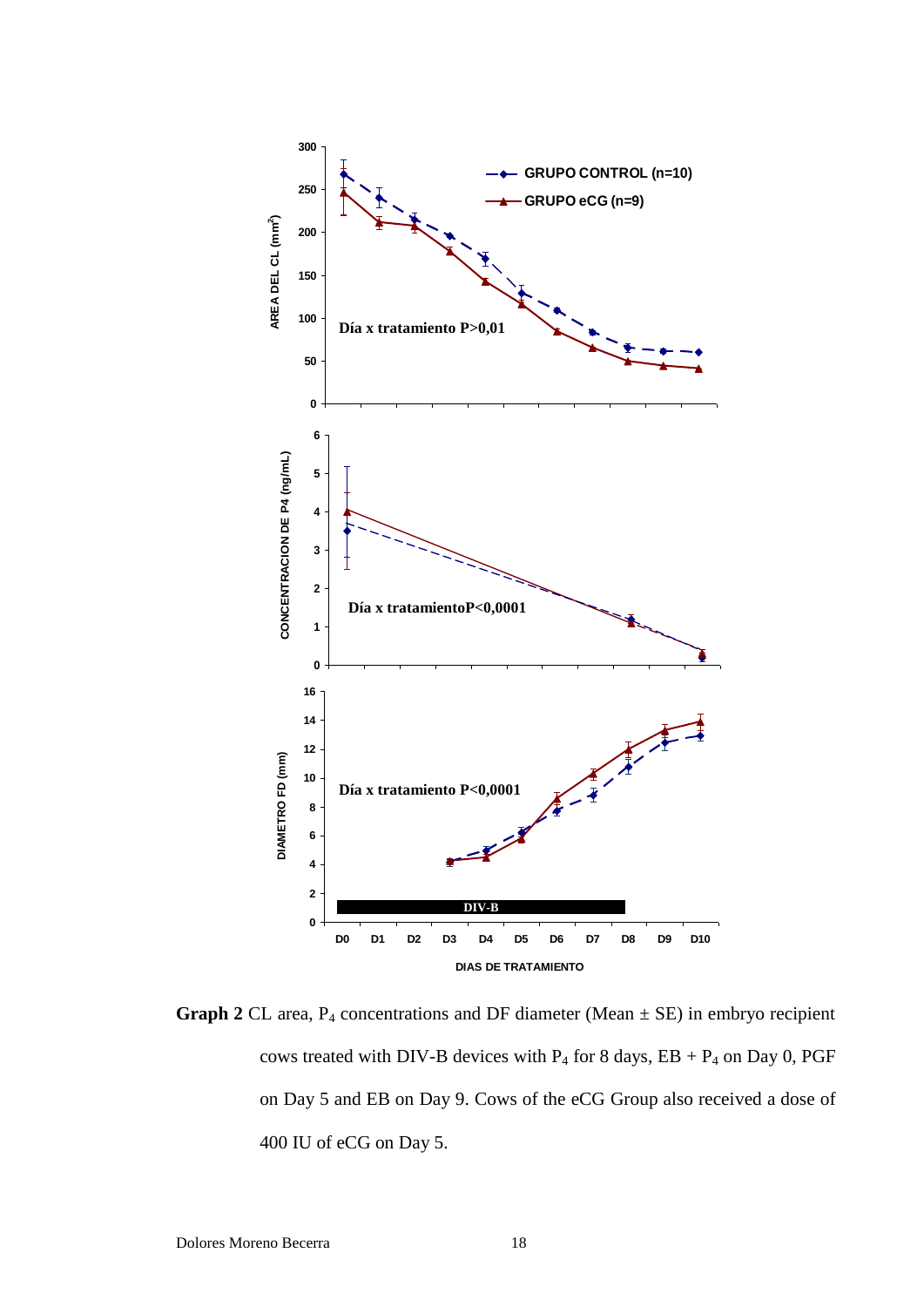# **Experiment B**

Results of the analysis of CL area measurements,  $P_4$  plasma concentrations on the day prior to embryo transfer (Day 16) in Replicate 1 are shown in Table 2. Because 8 cows treated with eCG had 2 or 3 ovulations, the data for these cows is separated from that of the other cows that had a single ovulation for analysis and comparison with the Control Group. Transferred cows in the eCG Group with 2 or 3 ovulations had a greater CL area  $(P = 0.0032)$  compared to cows in the eCG Group with a single ovulation and cows in the Control Group.

Measurements of  $P_4$  plasma concentrations in Replicate 1 cows on the day before embryo transfer (Day 16), in cows treated with eCG on Day 5 that had 2 or 3 CLs were greater  $(P=0.0028)$  than those of cows in the same group that had only one CL. Moreover, this last group had higher concentrations of  $P_4$  (P=0.0025) than the cows in the Control Group.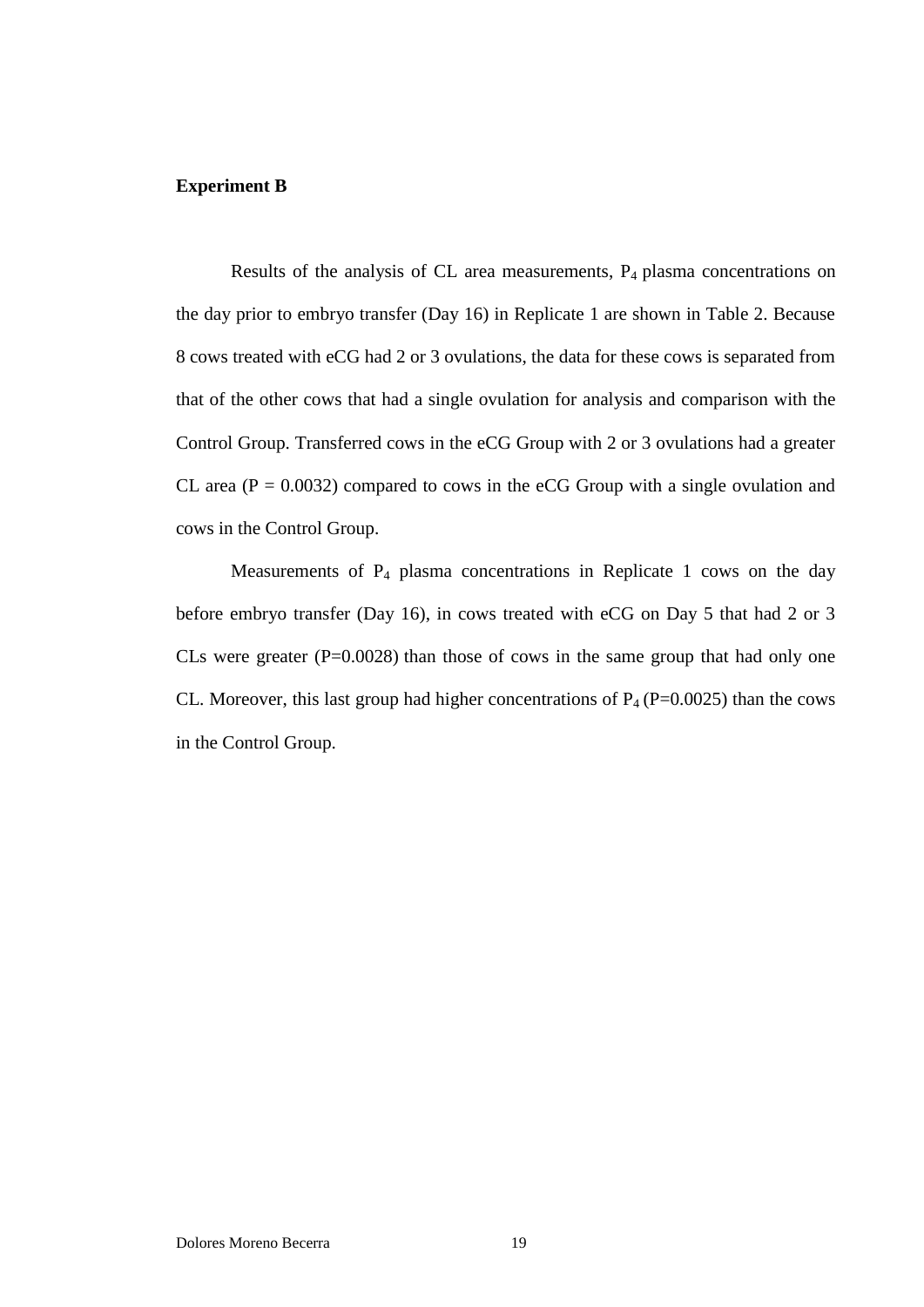Table 2. CL area and  $P_4$  concentrations on Day 16, in embryo recipient cows treated with DIV-B devices with  $P_4$  for 8 days,  $P_4$  + EB on Day 0, PGF on Day 5 and EB on Day 9. Cows of the eCG Group also received 400 IU of eCG on Day 5 of treatment (Only Replicate 1 animals; Means  $\pm$  SD).

| <b>CORPUS LUTEUM</b>    | <b>Control</b> | eCG Group | eCG Group                                                                            |                 |
|-------------------------|----------------|-----------|--------------------------------------------------------------------------------------|-----------------|
| $\text{m}^2$            | Group          |           | (simple CLs) (multiple CLs)                                                          | P               |
| <b>Transferred Cows</b> |                |           | $200.0 \pm 10.0^a$ $230.0 \pm 20.0^a$ $129.0 \pm 22.0^b$                             |                 |
|                         | $(n=29)$       | $(n=18)$  | $(n=8)$                                                                              | $^{ab}P=0.0032$ |
| <b>Pregnant Cows</b>    |                |           | $190.0 \pm 10.0^{\text{a}}$ $250.0 \pm 20.0^{\text{a}}$ $930.0 \pm 150.0^{\text{b}}$ |                 |
|                         | $(n=15)$       | $(n=13)$  | $(n=5)$                                                                              | $^{ab}P=0.017$  |
| <b>Open Cows</b>        |                |           | $200.0 \pm 20.0^a$ $180.0 \pm 20.0^a$ $1770.0 \pm 330.0^b$                           |                 |
|                         | $(n=14)$       | $(n=5)$   | $(n=3)$                                                                              | $^{ab}P=0.039$  |

# **PROGESTERONE (ng/mL)**

| $5.7 \pm 0.4^{\text{a}}$ | $7.5 \pm 0.7^{\rm b}$ | $30.2 \pm 8.2^{\circ}$  | $^{ab}P = 0.0028$     |
|--------------------------|-----------------------|-------------------------|-----------------------|
| $(n=29)$                 | $(n=18)$              | $(n=8)$                 | $^{\rm bc}$ P= 0.0025 |
| $5.5 \pm 0.4^{\text{a}}$ | $7.6 \pm 0.8^b$       | $26.7 \pm 15.1^{\rm b}$ | $^{ab}$ P=0.023       |
| $(n=15)$                 | $(n=13)$              | $(n=5)$                 |                       |
| $5.8 \pm 0.6^a$          | $7.3 \pm 1.7^{\circ}$ | $34.6 \pm 4.5^{\rm b}$  | $^{ab}P = 0.0004$     |
| $(n=14)$                 | $(n=5)$               | $(n=3)$                 |                       |
|                          |                       |                         |                       |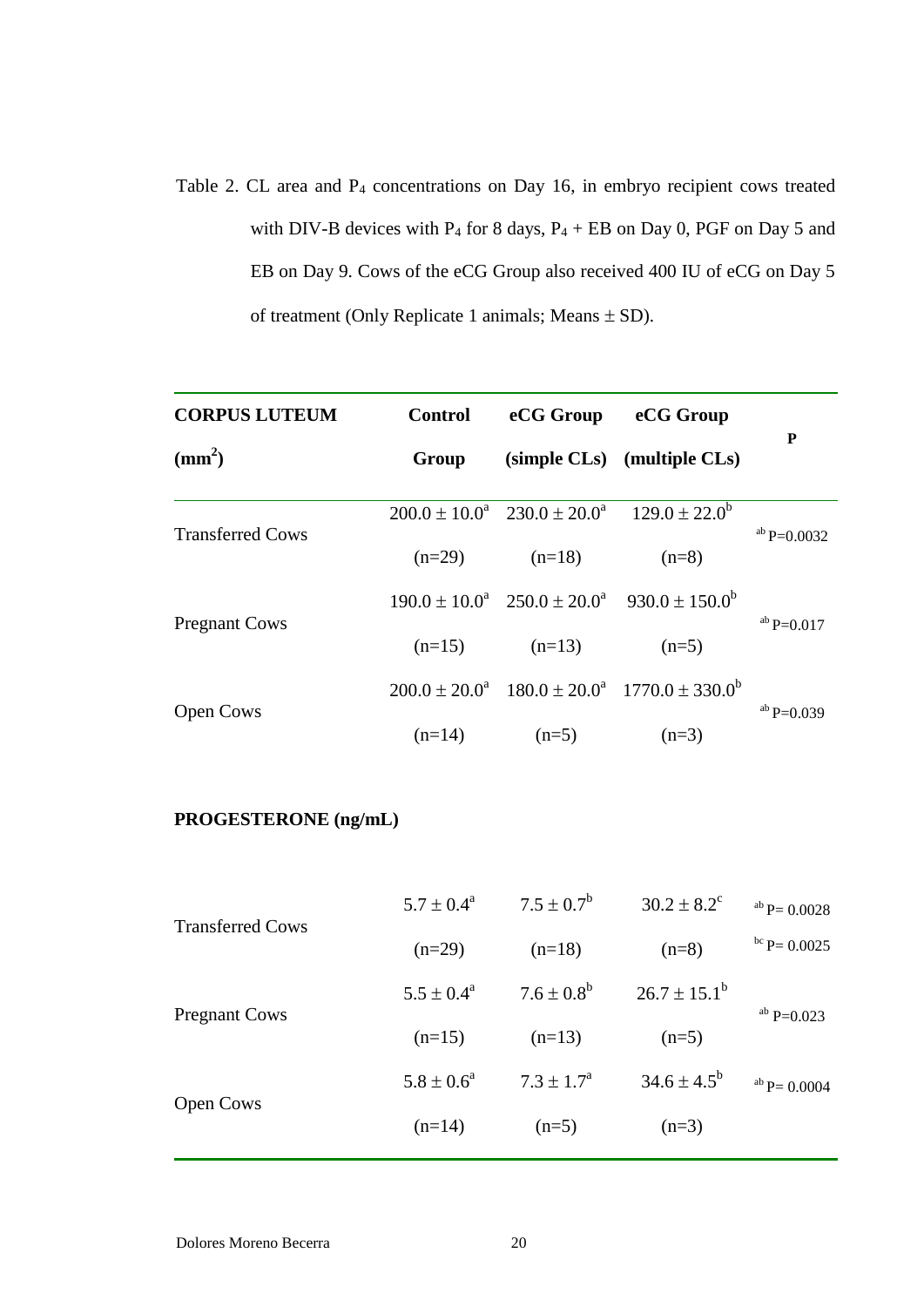Considering all the animals included in the experiment, no significant differences (P> 0.05) were seen between replicates or between *Bos taurus* or *Bos taurus x Bos indicus*. Data was combined and analyzed for both pregnancy rates and CL area and are shown in Table 3. There were no significant differences between groups in the proportion of transferred recipients ( $P = 0.45$ ), but a higher percentage was found in the number of pregnant/transferred cows and pregnant/treated cows ( $P = 0.0082$ ) in the eCG group.

Although no eCG treatment resulted in a high number of multiple ovulations (8/156, 5% of the cows had 2 or 3 CLs), average CL area in transferred cows was greater in eCG-treated cows than in the Control Group ( $P = 0.0045$ ). Furthermore, higher average CL areas were seen in pregnant eCG treated cows, than in pregnant Control Group cows ( $P = 0.0018$ ). In open cows there were no significant differences in CL area between groups ( $P = .37$ ).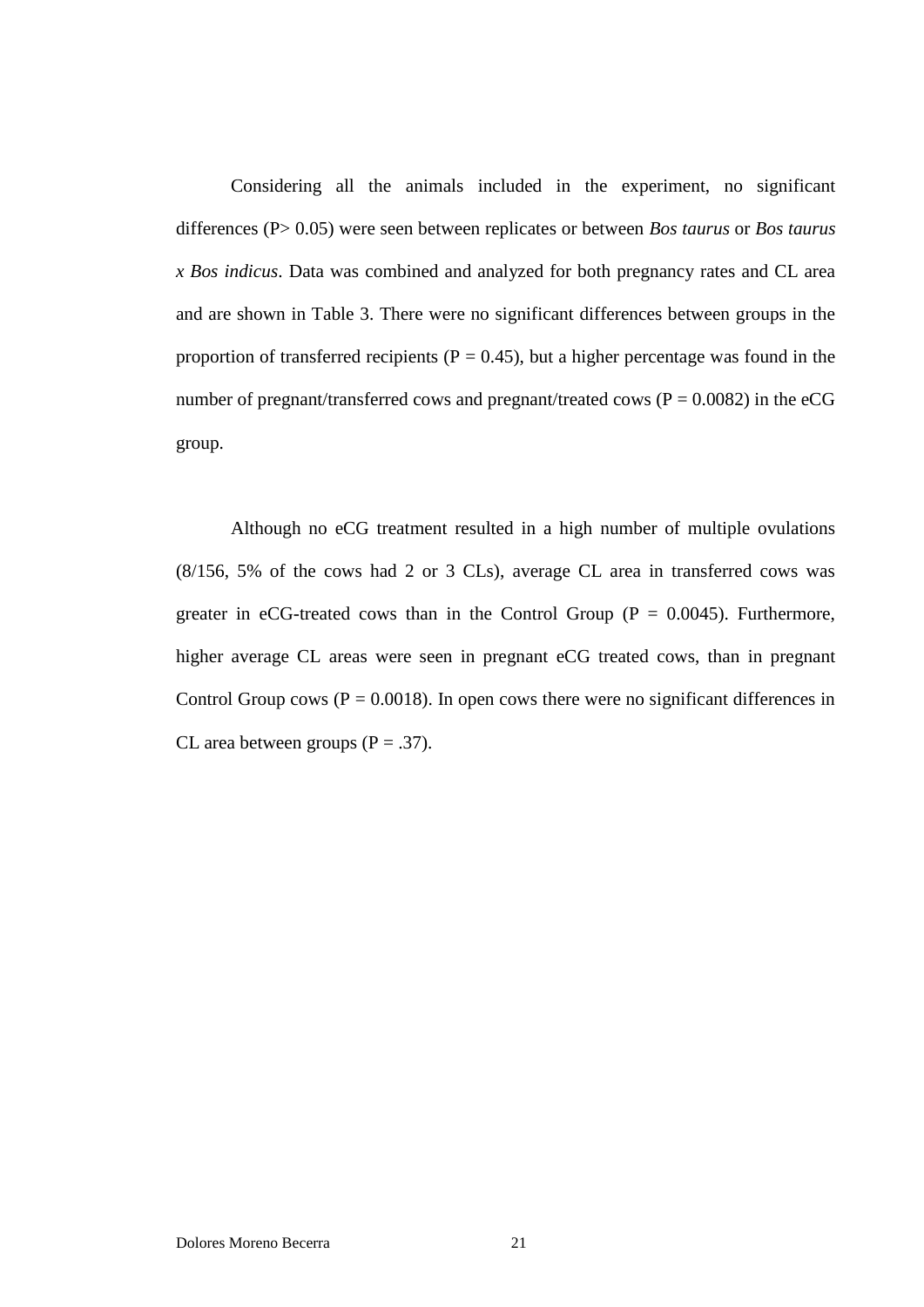Table 3. Pregnancy rates and CL area (Mean  $\pm$  SD) on Day 16, in embryo recipient cows treated with DIV-B devices with  $P_4$  for 8 days,  $P_4$  + EB on Day 0, PGF on Day 5 and EB on Day 9. Cows in the eCG group also received 400 IU of eCG on Day 5 of treatment (Replicates 1, 2 and 3)

|                           | <b>Control Group</b> | Group eCG       |        |  |
|---------------------------|----------------------|-----------------|--------|--|
|                           | $(n=156)$            | $(n=156)$       | P      |  |
| Transferred / Treated     | 127/156 (81.4%)      | 132/156 (85.0%) | 0.45   |  |
| Pregnant / Transferred    | 53/127 (41.7%)       | 76/132 (57.6%)  | 0.011  |  |
| <b>Pregnant / Treated</b> | 53/156 (33.9%)       | 76/156 (48.7%)  | 0.0082 |  |

**CORPUS LUTEUM (mm<sup>2</sup> )**

| $240.0 \pm 90.0$  | $280.0 \pm 110.0$ |        |
|-------------------|-------------------|--------|
| $(n=127)$         | $(n=132)$         | 0.0045 |
| $220.0 \pm 50.0$  | $280.0 \pm 140.0$ | 0.0018 |
| $(n=53)$          | $(n=76)$          |        |
| $250.0 \pm 110.0$ | $270.0 \pm 20.0$  | 0.37   |
| $(n=74)$          | $(n=56)$          |        |
|                   |                   |        |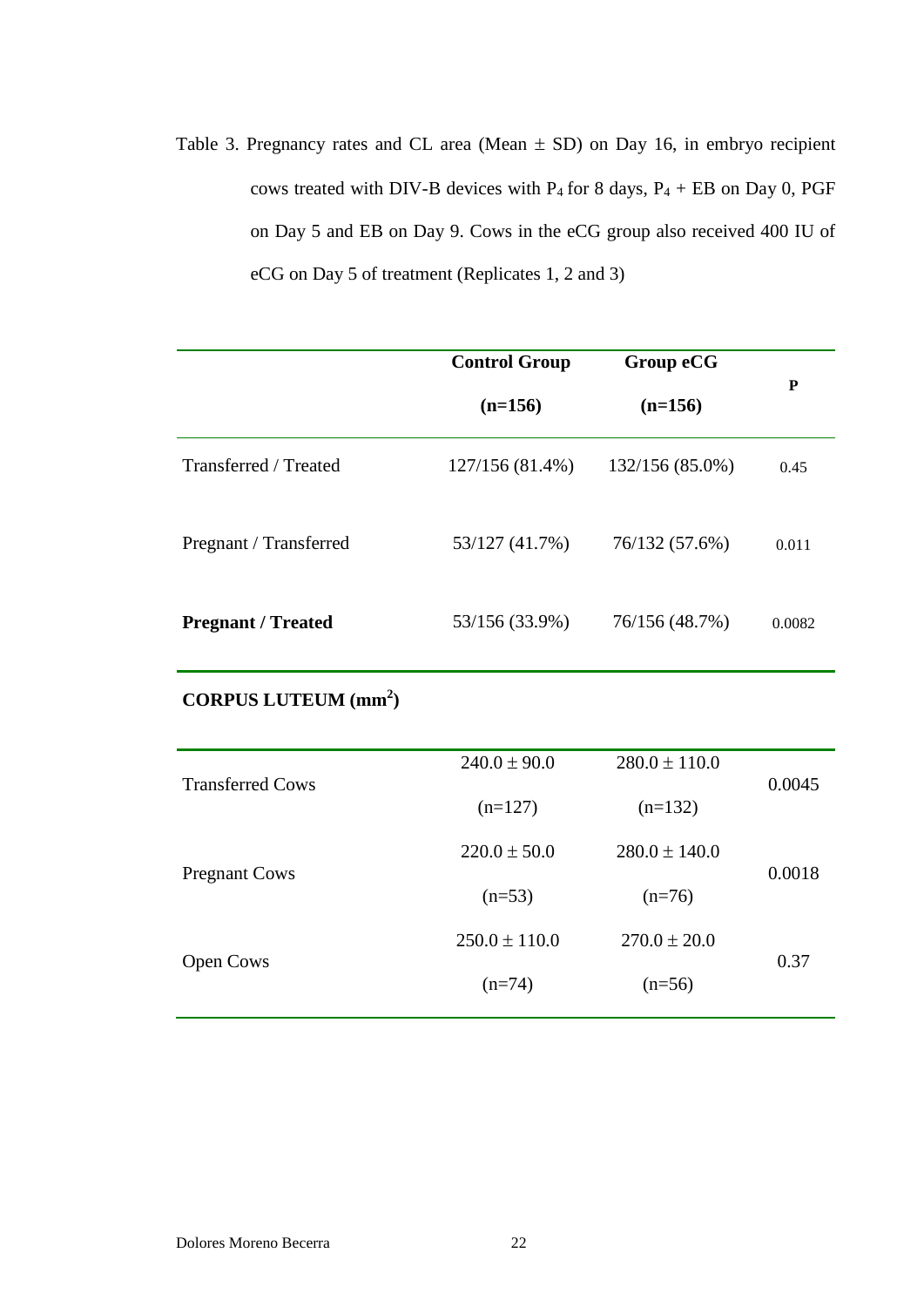#### **Discussion:**

In Experiments A and B, the effect of a dose of 400 IU eCG on treatments based on  $P_4$  devices combined with  $EB + P_4$  on follicular dynamics, ovulation and pregnancy rates was evaluated. The results obtained in these experiments show that the application of 400 IU eCG on Day 5 of a synchronization of ovulation treatment with  $P_4$  devices and EB, results in increased DF size, and higher levels of  $P_4$  at the time of TET. These results also agree with those seen with eCG treatments in postpartum anestrous cows where treatment increased  $P_4$  levels and pregnancy rates (Baruselli et al., 2004).

Simultaneously, an attempt was made to increase circulating levels of  $P_4$  and pregnancy rates in embryo recipients by inducing multiple ovulations using eCG during synchronization treatments in recipients. Previous work (Baruselli et al.2001; Fuentes and de la Fuente, 1991; Fuentes, 2000) showed that the addition of eCG to recipient synchronization treatments results not only in an increased number of ovulations (number of CLs) and higher concentrations of P4, but also in a higher proportion of recipients used and higher pregnancy rates (pregnant / treated). However, in recent work (Nogueira et al., 2004) increase in  $P_4$  concentrations induced by injection of eCG resulted in lower pregnancy rates in recipients in TE programs. It should be noted, that in this experiment higher doses of eCG were used on Day 7-12 of the estrous cycle and not at the beginning of a synchronized follicular wave, as in the case of the work done in this thesis and those mentioned above ( Baruselli et al.2001; Fuentes, 2000). The authors concluded that the lower pregnancy rates could be caused by an early luteinization of follicles by LH-like action of eCG on theca and granulosa cells and not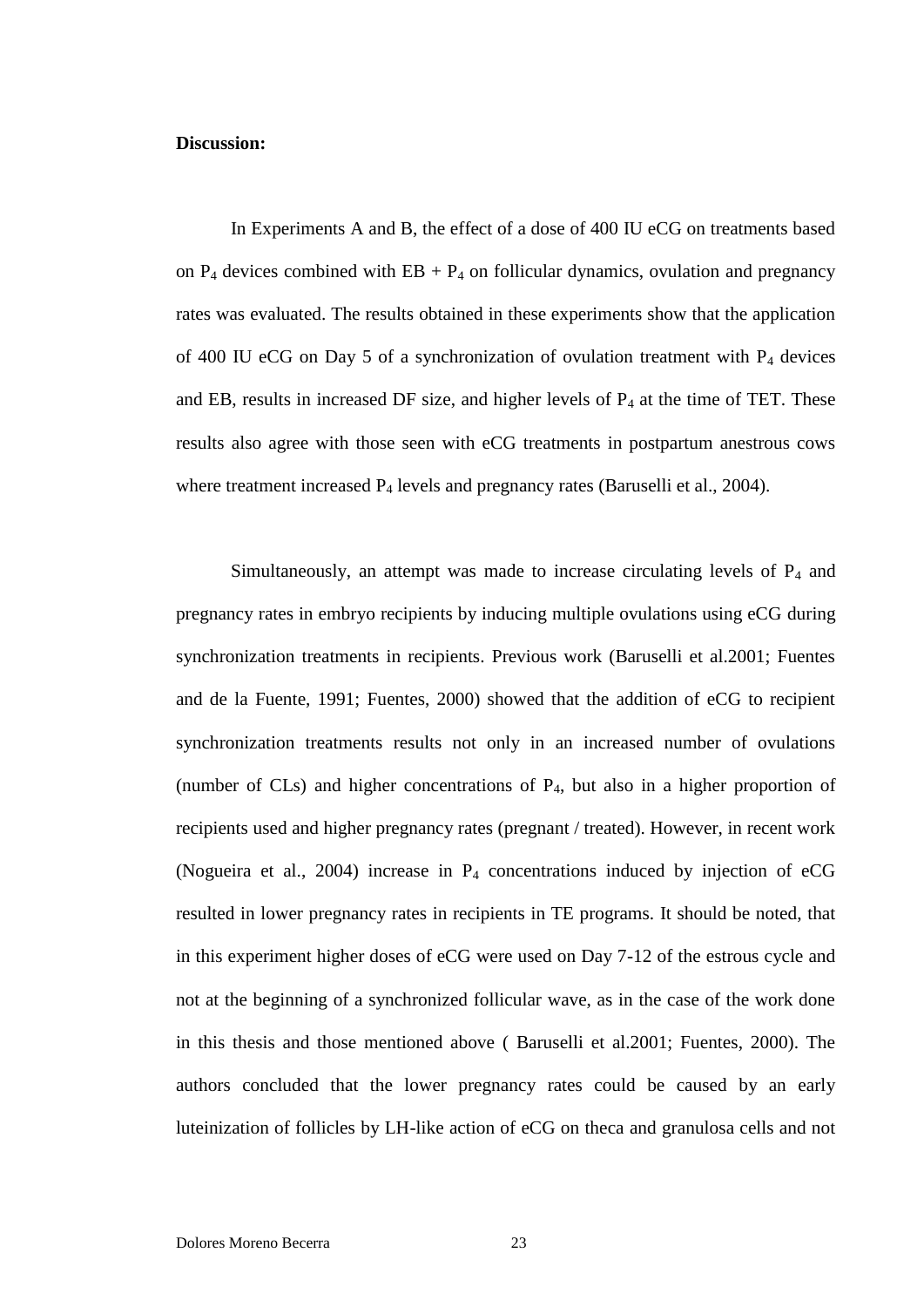by an absolute increase of  $P_4$  on the day of ET. This could have resulted in a premature increase of  $P_4$  concentrations, which in turn caused an early release of PGF and consequently early embryonic death (Stewart et al., 1976). Furthermore, it has been reported that early increase in circulating P4, achieved by inserting a CIDR-B in the early luteal phase affected CL development and induced short cycles (8 days) with one follicular wave or only two cycle follicular waves with a maximum duration of 18 days (Burke et al., 1994), thereby affecting the ability to maintain pregnancy. Therefore a sudden increase in  $P_4$  levels in the early days of the estrous cycle would be counterproductive for the establishment of pregnancy.

Mann et al., (1999) studied  $P_4$  levels in dairy cows that were pregnant or not, and found that cows that were pregnant had a higher concentration of  $P_4$  from Day 5 of the estrous cycle. Perhaps the main difference between increasing  $P_4$  levels with an accessory CL on Day 5 or 7 and which can occur with the addition of 400 IU eCG, as done in this experiment, is that the increase in  $P_4$  levels is more progressive, probably favoring improvement of the uterine environment for the development of the embryo (Ferguson et al., 2004). High concentrations of plasma P<sup>4</sup> from Day 5 of the estrous cycle were associated with an increase in embryonic development, a greater supply of nutrients to the uterine lumen and the ability of the conceptus to secrete interferon-τ (Mann et al., 1999), causing a decrease in the secretion of  $PGF2\alpha$  by uterine endometrium and blocking luteolysis. This phenomenon was associated with an increase in conception rates due to better conditions for maternal recognition of pregnancy (Baruselli et al., 2001, Fuentes, 2000, Marques et al., 2003, Santos et al., 2001) .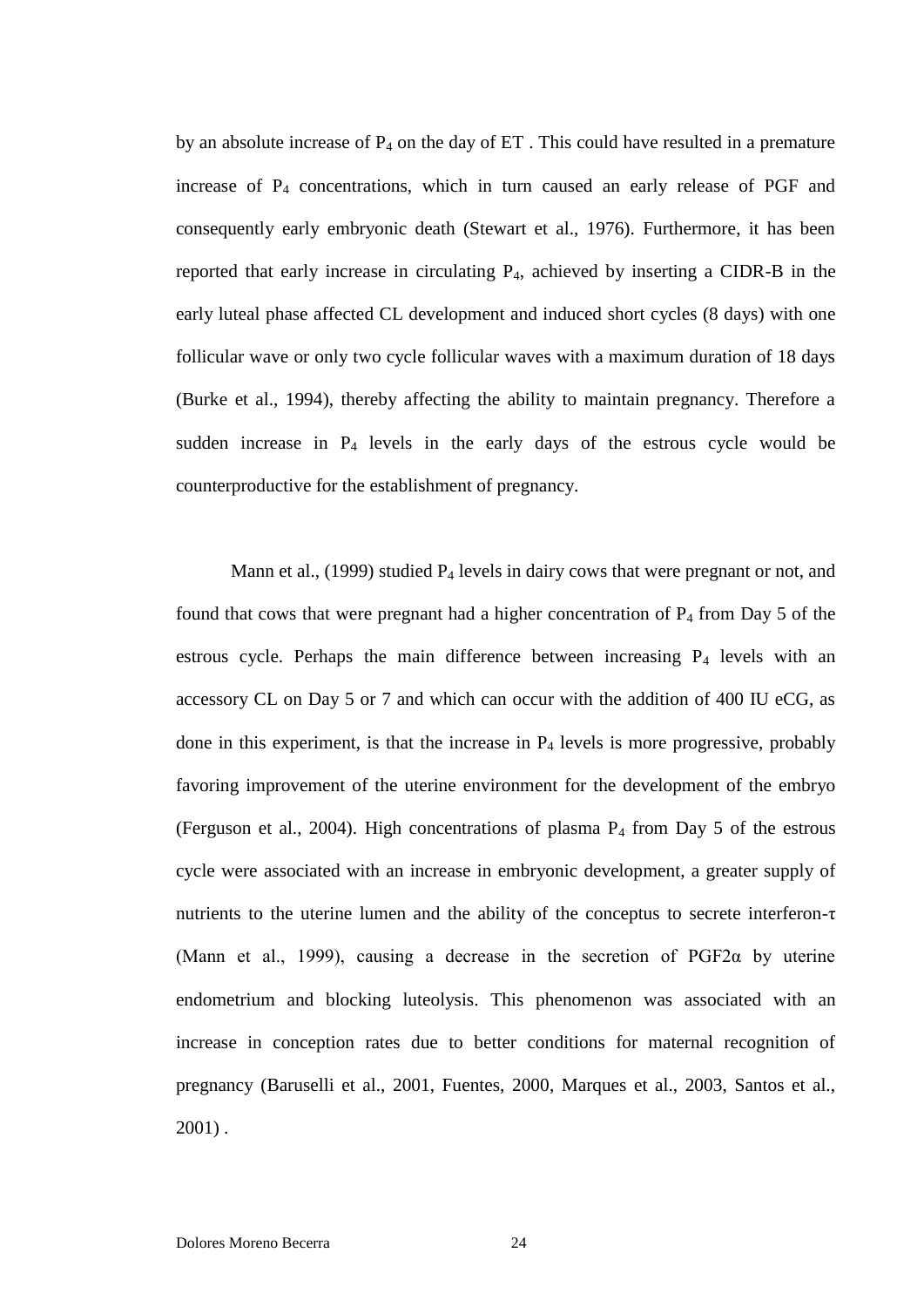### **Conclusions**

Application of 400 IU of eCG on Day 5 of an ovulation synchronization treatment program with  $P_4$  devices and EB increased DF size,  $P_4$  concentrations at the time of FTET and pregnancy rates.

# **Bibliography**

Aba M.A.; Carlsson M.A.; Karlsson A.S.A.; Forsberg M. (2001). A sensitive progesterone enzyme inmunoassay for cow, goat and llama plasma using a monoclonal antibody and danazol  $(17-\alpha-2,4-\alpha)$ pregnadien-20-yno(2,3-d)isoxazol-17-ol) as a displacing agent. In Radioinmunoassay and related techniques to improve artificial insemination programmes for cattle reared under tropical and subtropical conditions. IAEA-TECDOC-1220, ISSN 1011-4289, 159-164.

Barros CM. (2000). Sincronización del estro y ovulación en cebuinos. Quinto Congreso Argentino de Reproducción Animal, CABIA, Rosario, Argentina; CD.

Baruselli P.S.; Marques M.O.; Carvalho N.A.T.; Valentim R.; Berber R.C.A.; Carvalho Filho A.F.; Madureira E.H.; Costa Neto W.P. (2000). Ovsynch protocol with fixed-time embryo transfer increasing pregnancy rates in bovine recipients. Arq Fac Vet UFRGS, Porto Alegre, Brazil; 28(suppl):255.

Baruselli P.S.; Marques M.O.; Madureira E.H.; Costa Neto W.P.; Grandinetti R.R.; Bó G.A. (2001). Increased pregnancy rates in embryo recipients treated with CIDR-B devices and eCG. Theriogenology; 55:355.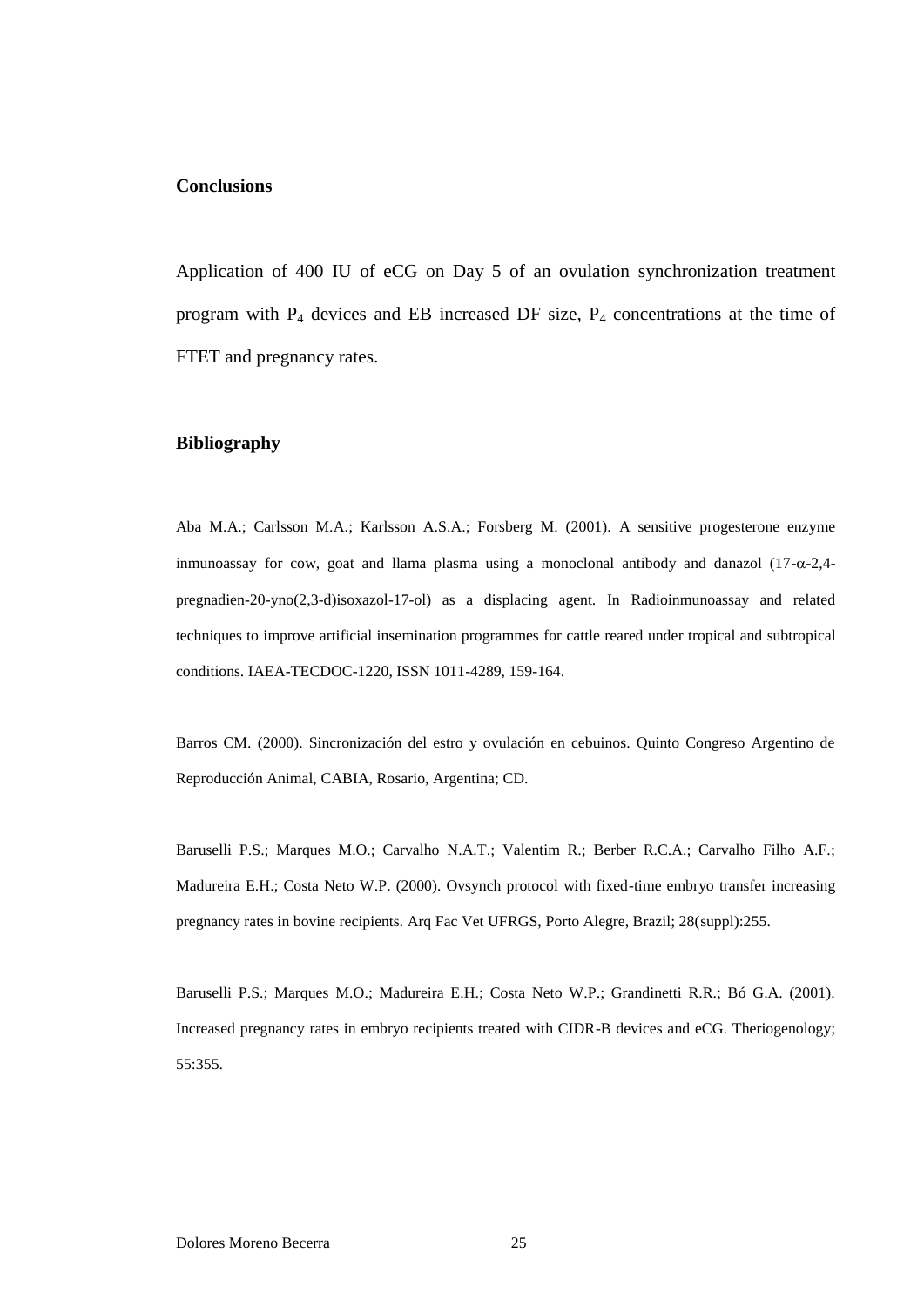[Baruselli P.S.; Reis E.L.; Marques M.O.; Nasser L.F.; Bo G.A. \(2004\).](http://www.ncbi.nlm.nih.gov/entrez/query.fcgi?db=pubmed&cmd=Retrieve&dopt=AbstractPlus&list_uids=15271474&query_hl=2&itool=pubmed_docsum) The use of hormonal treatments to improve reproductive performance of anestrous beef cattle in tropical climates. Anim Reprod Sci; 82- 83:479-86.

Beal W.B. (1999). Streamlining embryo transfer. 18th Annual Convention AETA, Colorado Springs, CO, USA; 78-85.

Beal W.E.; Hinshaw R.H. (2001). Synchronization of estrus and ovulation in bovine embryo transfer recipients. Proceedings of the Advanced Embryo Transfer Seminar 12. Annual Meeting of the American Association of Bovine Practitioners, Vancouver, BC, Canada.

Bo G.A.; Martinez M.; Nasser L.F.; Caccia M.; Tribulo H.; Mapletoft R.J. (1993). Follicular dynamics in Bos-indicus and Bos-taurus beef cattle under pasture conditions in Argentina. Proc 10 Congreso Brasileiro de Reproducao Animal; 2:221 abstr.

Bó G.A.; Adams G.P.; Pierson R.A.; Caccia M.; Tribulo H.; Mapletoft R.J. (1994a). Follicular wave dynamics after estradiol-17 $\beta$  treatment of heifers with or without a progestogen implant. Theriogenology; 41:1555-1569.

Bó G.A.; Caccia M.; Tribulo H.; Adams G.P.; Pierson R.A.; Mapletoft R.J. (1994b). Synchronous ovulation in heifers treated with E-17 $\beta$  and CIDR-B vaginal devices. Proc Can Society Anim Sci, Regina, SK: 284.

Bó G.A.; Adams G.P.; Caccia M., Martinez M.; Pierson R.A.; Mapletoft R.J. (1995a). Ovarian follicular wave emergence after estradiol and progesterone treatment in cattle. Anim Reprod Sci; 39:193-204.

Bó G.A.; Adams G.P.; Pierson R.A.; Mapletoft R.J. (1995b). Exogenous control of follicular wave emergence in cattle. Theriogenology; 43:31-40.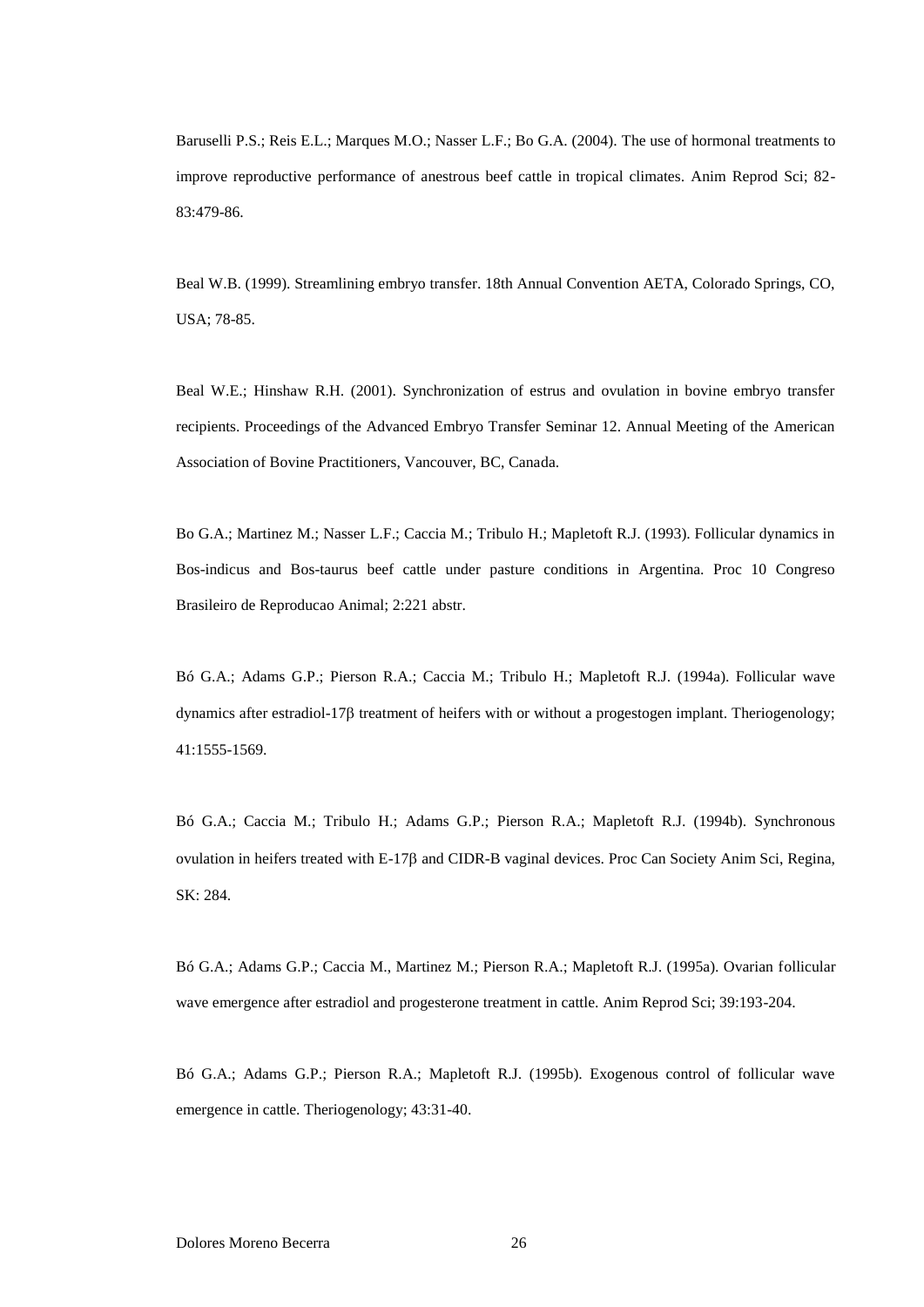Bó G.A.; Caccia M.; Martinez M.F.; Mapletoft R.J. (1996). Follicular wave emergence after treatment with estradiol benzoate and CIDR-B vaginal devices in beef cattle. 13th International Congress on Animal Reproduction, Sydney, Australia; 7:22.

Bó G.A.; Tribulo H. (2000a). Unidad 2: Técnicas de colección, clasificación y transferencia de embriones bovinos, pp 51-89. In: Módulo 4, Curso de Post-Grado en Reproducción Bovina, IRAC, Córdoba, Argentina: 51-89

Bó G.A.; Bergfelt D.R.; Brogliatti G.M.; Pierson R.A.; Adams G.P.; Mapletoft R.J. (2000b). Local versus systemic effects of exogenous estradiol-17 $\beta$  on ovarian follicular dynamics in heifers with progestogen implants. Anim Reprod Sci 59: 141-157.

Bó, G.A.; Cutaia, L.; Tribulo, R. (2002a). Tratamientos hormonales para inseminación artificial a tiempo fijo en bovinos para carne: algunas experiencias realizadas en Argentina. Taurus nº 14: 10-21.

Bó, G.A.; Cutaia, L.; Tribulo, R. (2002a). Tratamientos hormonales para inseminación artificial a tiempo fijo en bovinos para carne: algunas experiencias realizadas en Argentina. Taurus nº 15: 15-24.

Bó G.A.; Baruselli P.S.; Moreno D.; Cutaia L.; Caccia M.; Tríbulo R.; Tríbulo H.; Mapletoft R.J. (2002b). The control of follicular wave development for self-appointed embryo transfer programs in cattle. Theriogenology; 57: 53-72

Bó G.A.; Baruselli, P.S.; Martinez, M.F. (2003). Pattern and manipulation of follicular development in Bos indicus cattle. Animal Reproduction Science; 78: 307-326.

Bó, G.A.; Cutaia, L.; Balla, E.; Moreno, D.; Avilés, M.; Bertero, F. (2004). Folicular wave emergence and ovulation in beef cattle treated with prostaglandin F2α at device insertion and removal of a new or used progesterone vaginal device. 15<sup>th</sup> International Congress on Animal Reproduction, Porto Seguro, Brazil; Vol 1:110.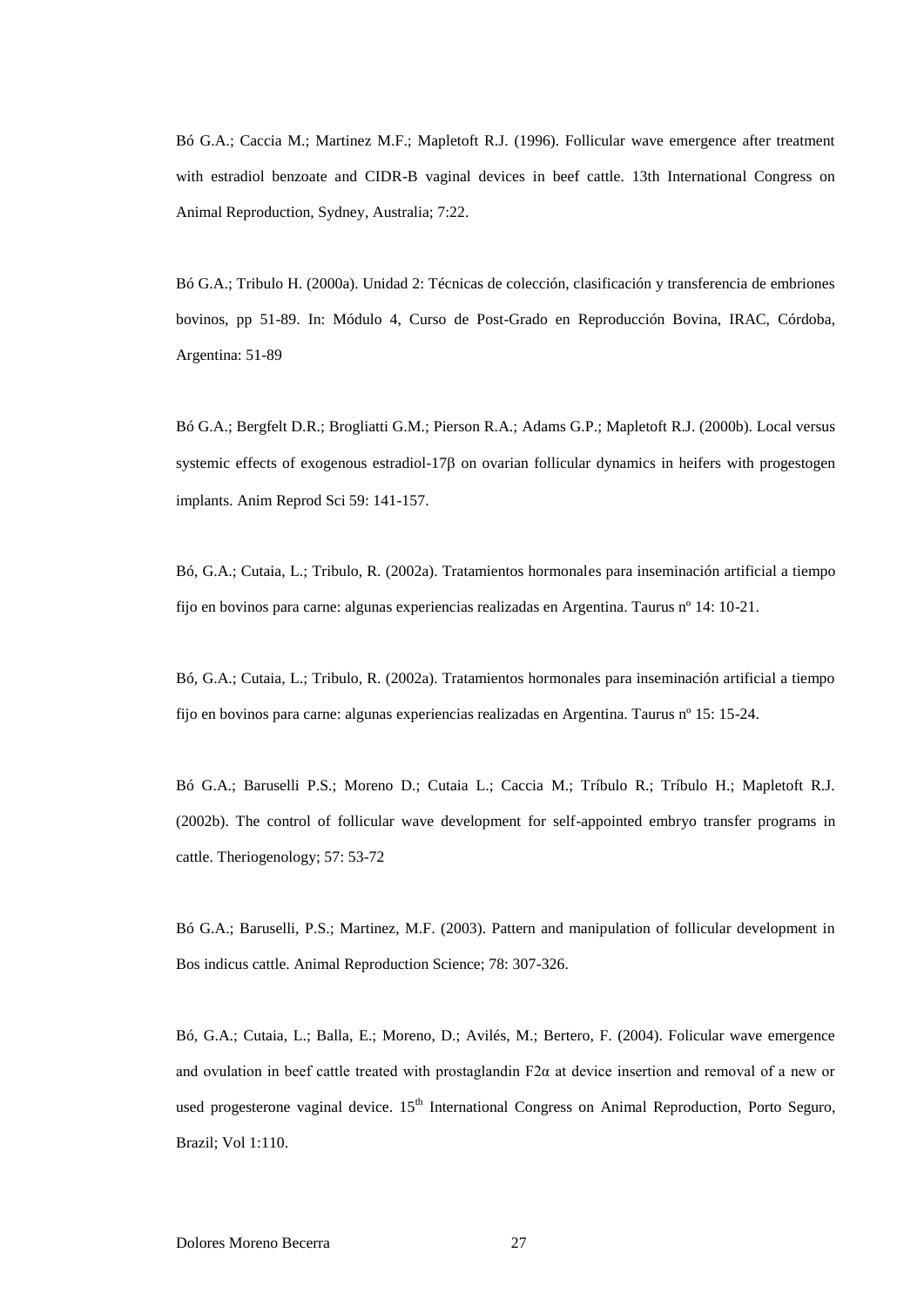Burke C.R.; Mihm M.; Macmillan K.L.; Roche J.F. (1994). Some effects of prematurely elevated concentrations of progesterone on luteal and follicular characteristics during the oestrous cycle. Anim Reprod Sci; 35:27-39.

Burke C.R.; de la Sota R.L.; Risco C.; Staples C.R.; Thatcher W.W. (1996). Evaluation of timed insemination using a gonadotropin-releasing hormone agonist in lactating dairy cows. J Dairy Sci; 79:1385-1394.

Burke CR, Boland MP and Macmillan KL. (1999) Ovarian responses to progesterone and estradiol benzoate administered intravaginally during dioestrus in cattle. Anim Reprod Sci; 55:23-33.

Burke C.R.; Mussard M.L.; Grum D.E.; Day M.L. (2001). Effects of maturity of the potential ovulatory follicle on induction of estrus and ovulation in cattle with estradiol benzoate. Anim Reprod Sci; 66:151- 160.

Caccia M.; Bó G.A. (1998). Follicle wave emergence following treatment of CIDR-B implanted beef cows with estradiol benzoate and progesterone. Theriogenology; 49:341.

Caccia M.; Tríbulo R.; Tríbulo H.; Bó G.A (1998). Effect of different estrogen and progesterone treatments on superovulatory response in beef (bos taurus) cattle. Arq Fac Vet UFRGS; 26:233. Cutaia L.; Moreno D.; Villata M.L.; Bó G.A. (2001). Synchrony of ovulation in beef cows treated with progesterone vaginal devices and estradiol benzoate administered at device removal or 24 hours later. Theriogenology; 55:408.

Ferguson C.E.; Davidson T.R.; Kesler D.J.; Wheleer M.B.; Godke R.A. (2004). Revisting the role of progesterone during early pregnancy. Embryo Transfer Newsletter IETS, Savoy, USA; 4-8.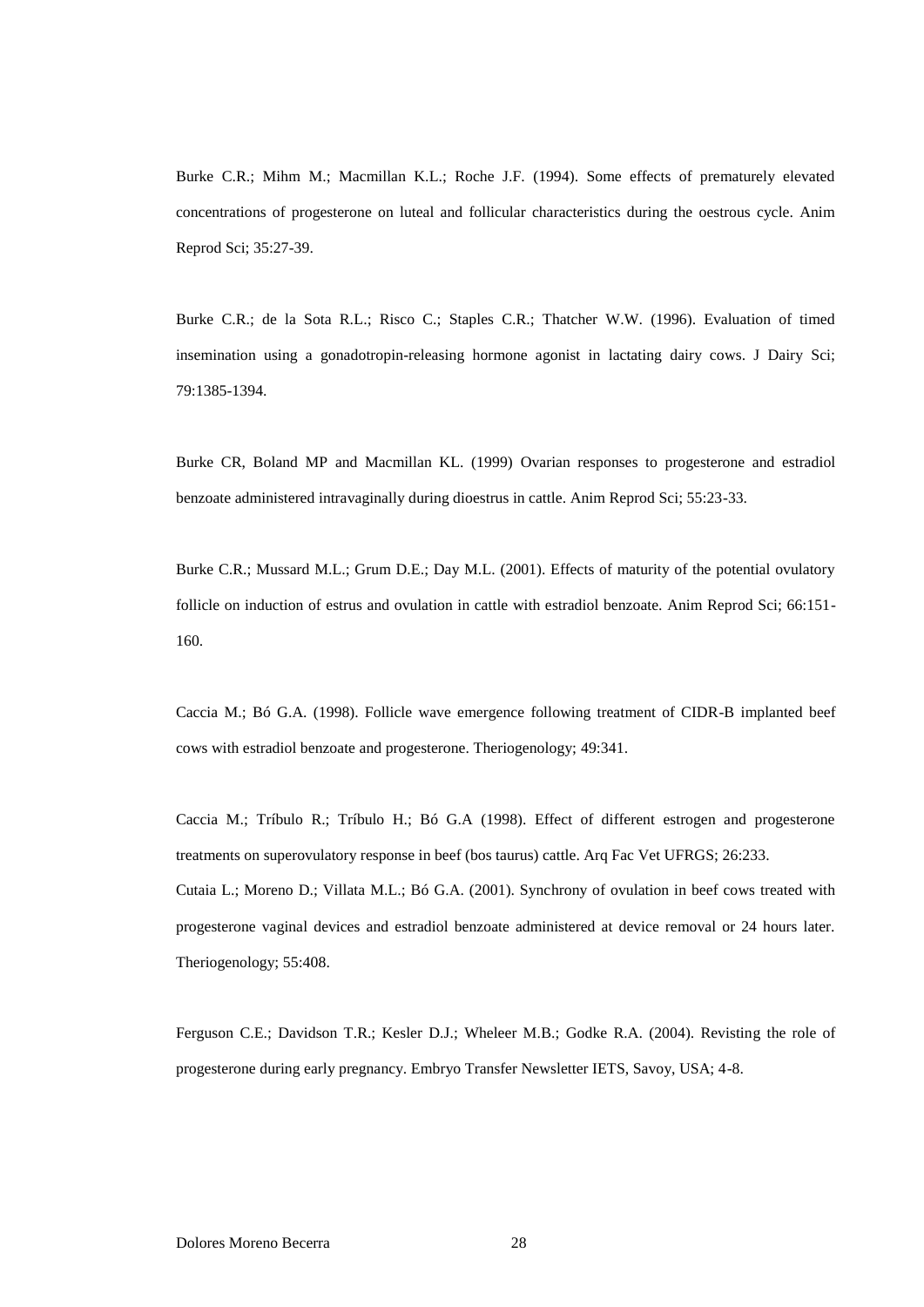Fuentes S.; De la Fuente J. (1997). Different synchronization treatments for direct embryo transfer to recipients heifers. Proc XIII Annual Meeting AETE, Lyon, France; 148.

Fuentes S. (2000). Utilización de tratamientos hormonales para la sincronización de receptoras de embiones. Producción Animal; 160:26-32.

Ginther O.J.; Kastelic J.P.; Knopf L. (1989a). Composition and characteristics of follicular waves during the bovine estrus cycle. Anim Reprod Sci; 20:187-200.

Ginther O.J.; Kastelic J.P.; Knopf L. (1989b). Temporal associations among ovarian events in cattle during estrus cycles with two and three follicular waves. J Reprod Fertil; 87:223-230.

Ginther O.J.; Knopf L.; Kastelic J.P.; (1989c). Ovarian follicular dynamics in heifers during early pregnancy. Biol Reprod; 41:247-254.

Hinshaw R.H. (1999). Formulating ET contracts. Annual Meeting Soc for Theriogenology, Nashville, USA: 399-404.

Infostat, Estadística y Biometría. (1999). Manual de Procedimientos, Versión 1.0, Facultad de Ciencias Agropecuarias, UNC, Córdoba, Argentina.

Kastelic J.P.; Bergfelt D.R.; Ginther O.J. (1990). Relationship between ultrasonic assessment of the corpus luteum and plasma progesterone concentration in heifers. Theriogenology; 33:1269-1278.

Knopf L.; Kastelic J.P.; Schallenberger E.; Ginther O.J. (1989). Ovarian follicular dynamics in heifers: test of two-wave hypothesis by ultrasonically monitoring individual follicles. Dom Anim Endocr; 6:111- 119.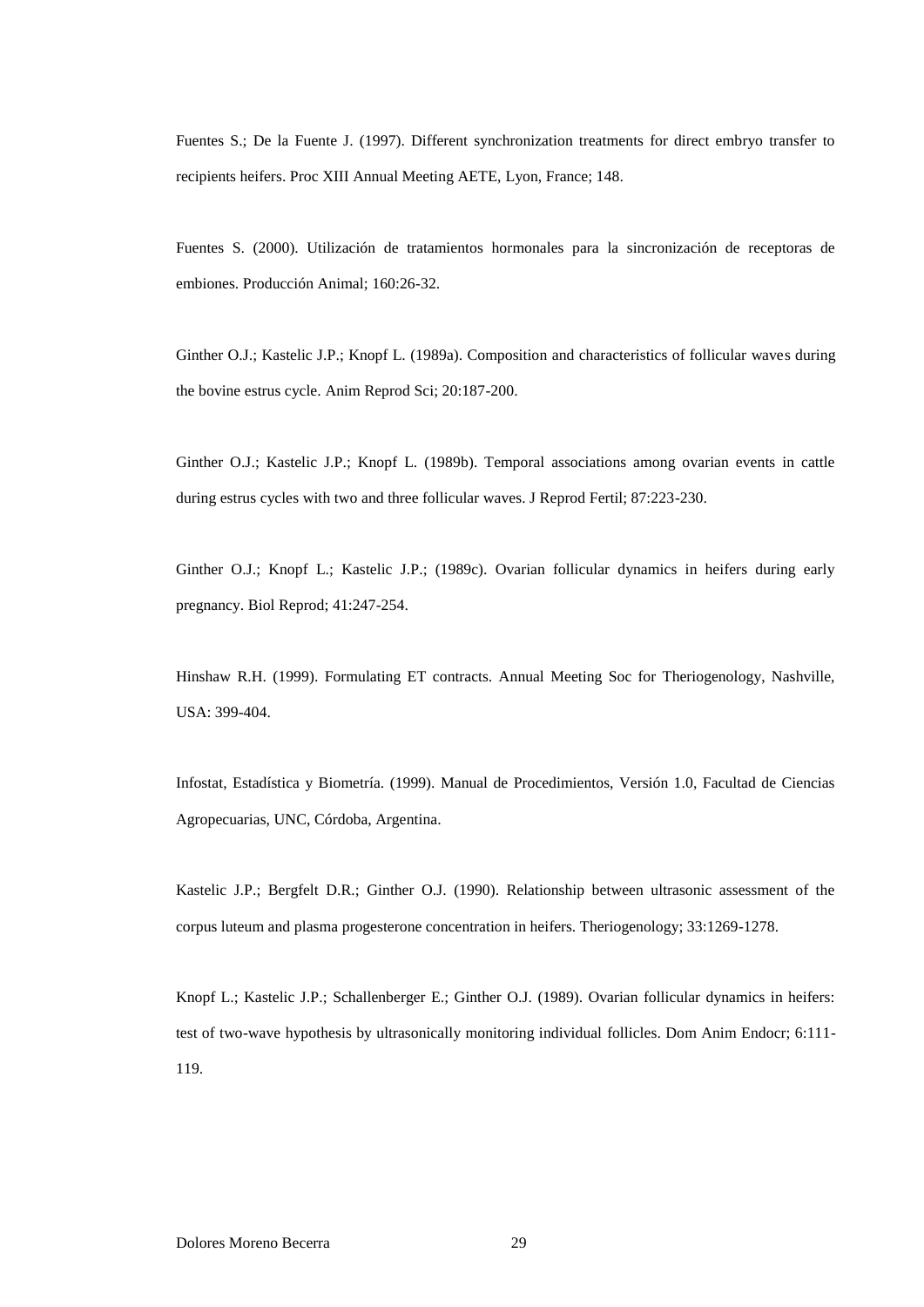Macmillan K.L.; Segwagwe B.V.E.; Pino C.S. (2003). Associations between the manipulation of patterns of follicular development and fertility in cattle. Anim Repr Sci; 78, 327-344.

Mann G.E.; Lamming G.E.; Robinson R.S.; Wathes D.C. (1999). The regulation of interferon-τ production and uterine hormonal receptors during pregnancy. J Reprod Fertil; 54(suppl):317-28.

Mapletoft R.J. (1981). Embryo transfer for the practitioner. Bovine Practitioner, Toronto, Ontario; 154- 162.

Mapletoft R.J. (1986). Bovine embryo transfer. In: Morrow DA, ed. Current therapy in Theriogenology. Philadelphia: WB Saunders Co:54-58.

Mapletoft R.J.; Bó G.A.; Adams G.P. (2000). Advances in the manipulation of donor cow and recipient estrus cycles in bovine embryo transfer programs. Arq Fac Vet UFRGS, Porto Alegre; 28:23-48.

Marques M.O., Nasser L.F.; Silva R.C.P.; Bo G.A.; Baruselli P.S. (2003). Increased pregnancy rates in Bos taurus x Bos indicus embryo recipients with treatments to increase plasma progesterone concentration. Theriogenology; 59:369 abstr.

Nogueira M.F.; Melo D.S.; Carvalho L.M.; Fuck E.J.; Trinca L.A.; Barros C.M. (2004). Do high progesterone concentrations decrease pregnancy rates in embryo recipients synchronized with PGF2α and eCG. Theriogenology; 61:1283-1290.

Santos J.E.P.; Thatcher W.W.; Poll L,.; Overton M.W.; Reynolds J.P. (2001) Effect of human chorionic gonadotropin on luteal function and reproductive performance of high-producing lactating Holstein dairy cows. J Anim Sci; 79:2881-2894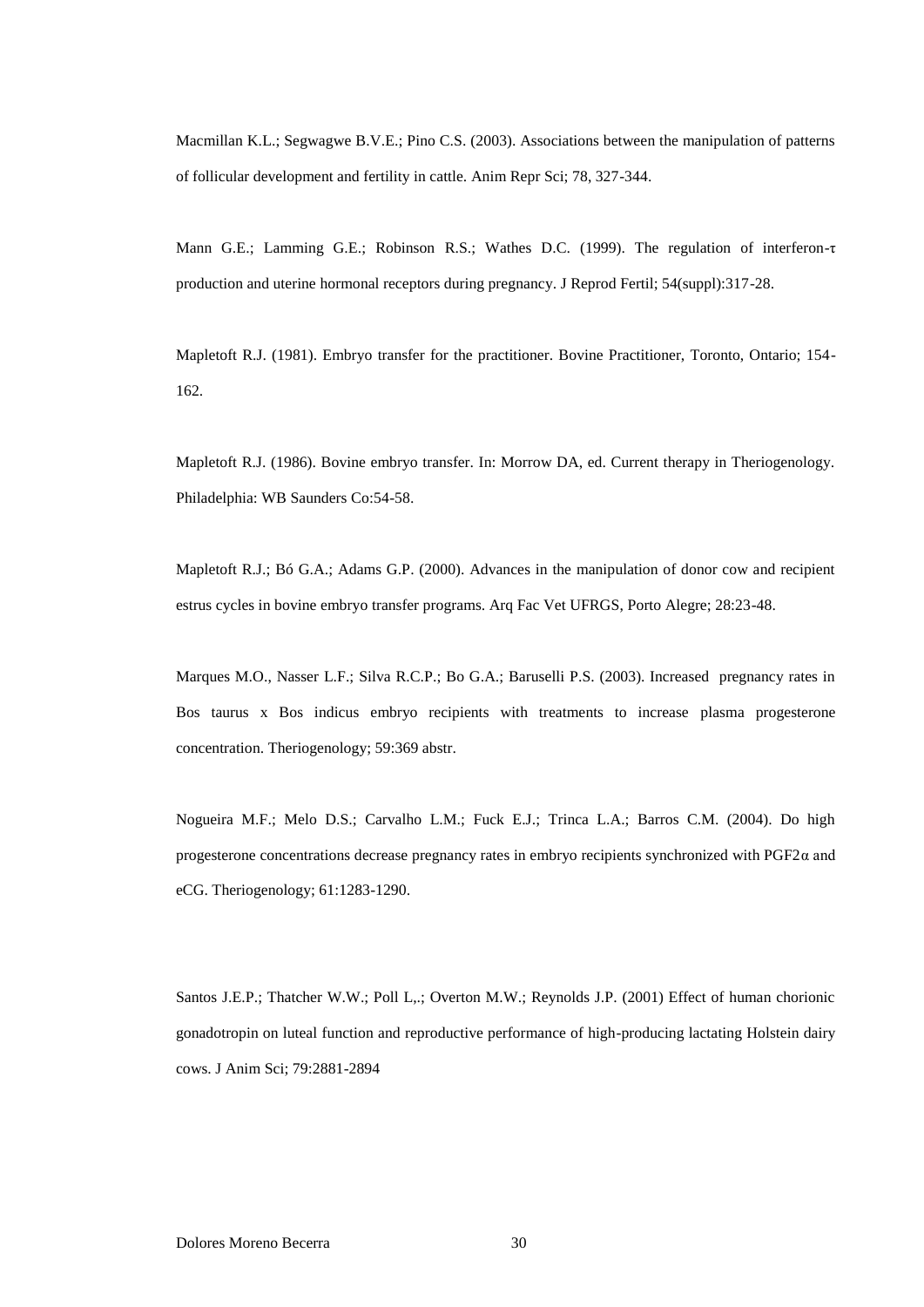Savio J.D.; Keenan L.; Boland M.P.; Roche J.F. (1988). Pattern of growth of dominant follicles during the estrous cycle of heifers. J Reprod Fert; 83:663-671.

Savio J.D.; Boland M.P.; Roche J.F. (1990a). Development of dominant follicles and length of ovarian cycles in postpartum dairy cows. J Reprod Fert; 88:581-591.

Sirois J.; Fortune J.E. (1988). Ovarian follicular dynamics during the estrous cycle in heifers monitored by real-time ultrasonography. Biol Reprod; 39:308-317.

[Sirois J.; Fortune J.E. \(1990\).](http://www.ncbi.nlm.nih.gov/entrez/query.fcgi?db=pubmed&cmd=Retrieve&dopt=AbstractPlus&list_uids=2373061&query_hl=4&itool=pubmed_DocSum) Lengthening the bovine estrous cycle with low levels of exogenous progesterone: a model for studying ovarian follicular dominance. Endocrinology;127(2):916-25

Stewart F, Allen WR, Moor RM, (1976). Pregnant mare serum gonadotrophin: ratio of folliclestimulating hormone and luteinizing hormone activities measured by radioreceptor assay. J Endocrinol; 71:471-82.

Stock AE, Fortune JE. (1993). Ovarian follicular dominance in cattle: Relationship between prolonged growth of the ovulatory follicle and endocrine parameters. Endocrinology; 132:1108-1114.

Thibier M. (2000). The IETS statistics of embryo transfer in livestock in the world for the year 1999: a new record for bovine in vivo-derived embryos transferred. Embryo Transfer Newsletter; 18:24-29.

Tribulo H, Bó GA, Gatti G, Tegli JC, Cutaia L, Moreno D, Brito M, Tribulo R. (2000). Pregnancy rates in embryo recipients treated with estradiol benzoate and CIDR-B vaginal devices to eliminate the need for estrus detection. Proc 14th International Congress on Animal Reproduction (ICAR), Stockholm, Sweden;  $2:115.$ 

Vasconcelos JLM, Sartori R, Oliveira HN, Guinther JN, Wiltbank MC. (2001). Reduction in the size of the ovulatory follicle reduces subsequent luteal size and pregnancy rate. Theriogenology 56: 307-314.